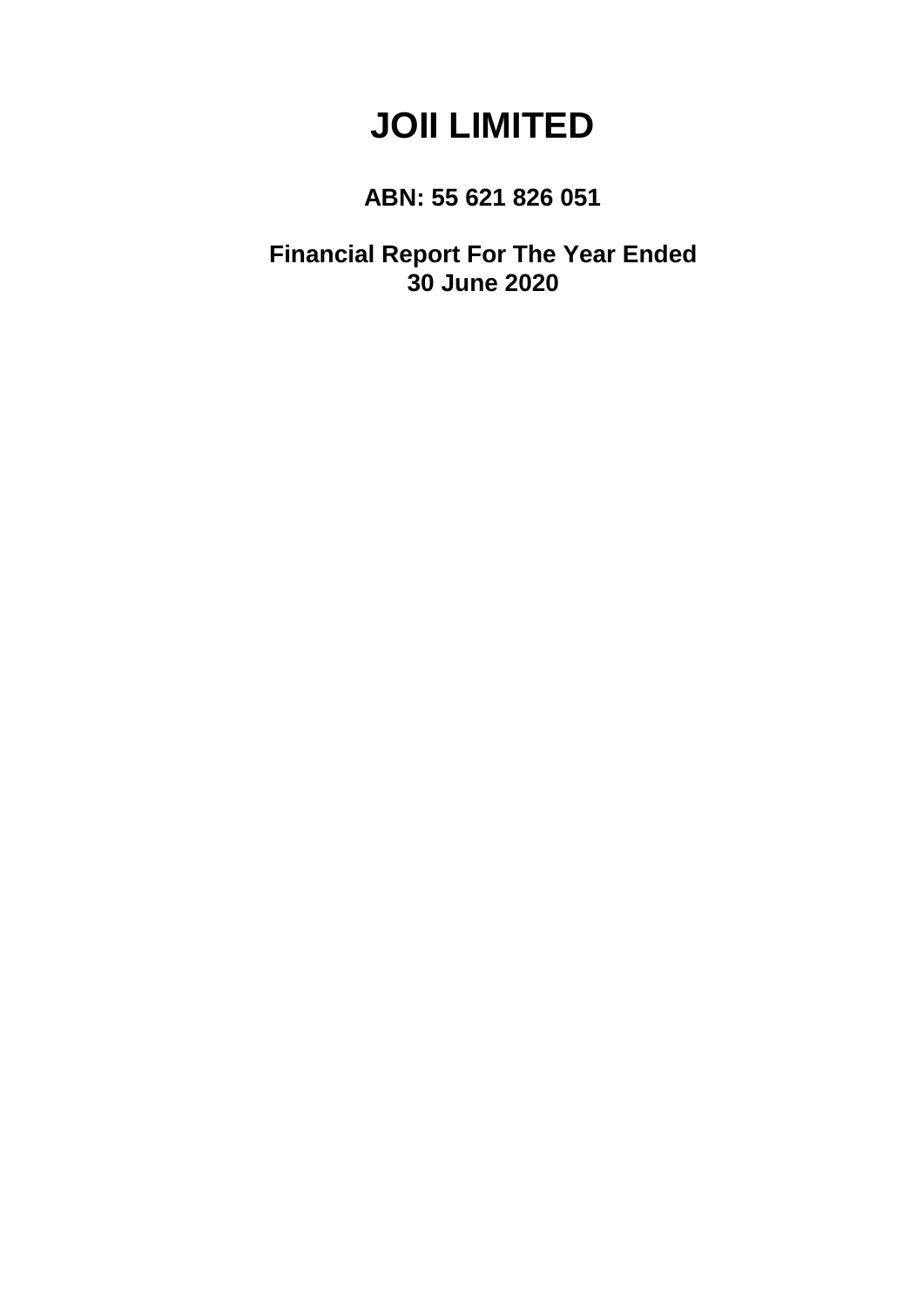# **JOII Limited**

# **ABN: 55 621 826 051**

# **Financial Report For The Year Ended 30 June 2020**

| <b>CONTENTS</b>                                           | Page |
|-----------------------------------------------------------|------|
| Directors' Report                                         | 1    |
| Auditor's Independence Declaration                        | 3    |
| Statement of Profit or Loss and Other Comprehensive Incom | 4    |
| <b>Statement of Financial Position</b>                    | 5    |
| Statement of Changes in Equity                            | 6    |
| <b>Statement of Cash Flows</b>                            | 7    |
| Notes to the Financial Statements                         | 8    |
| Directors' Declaration                                    | 23   |
| <b>Independent Auditor's Report</b>                       | 24   |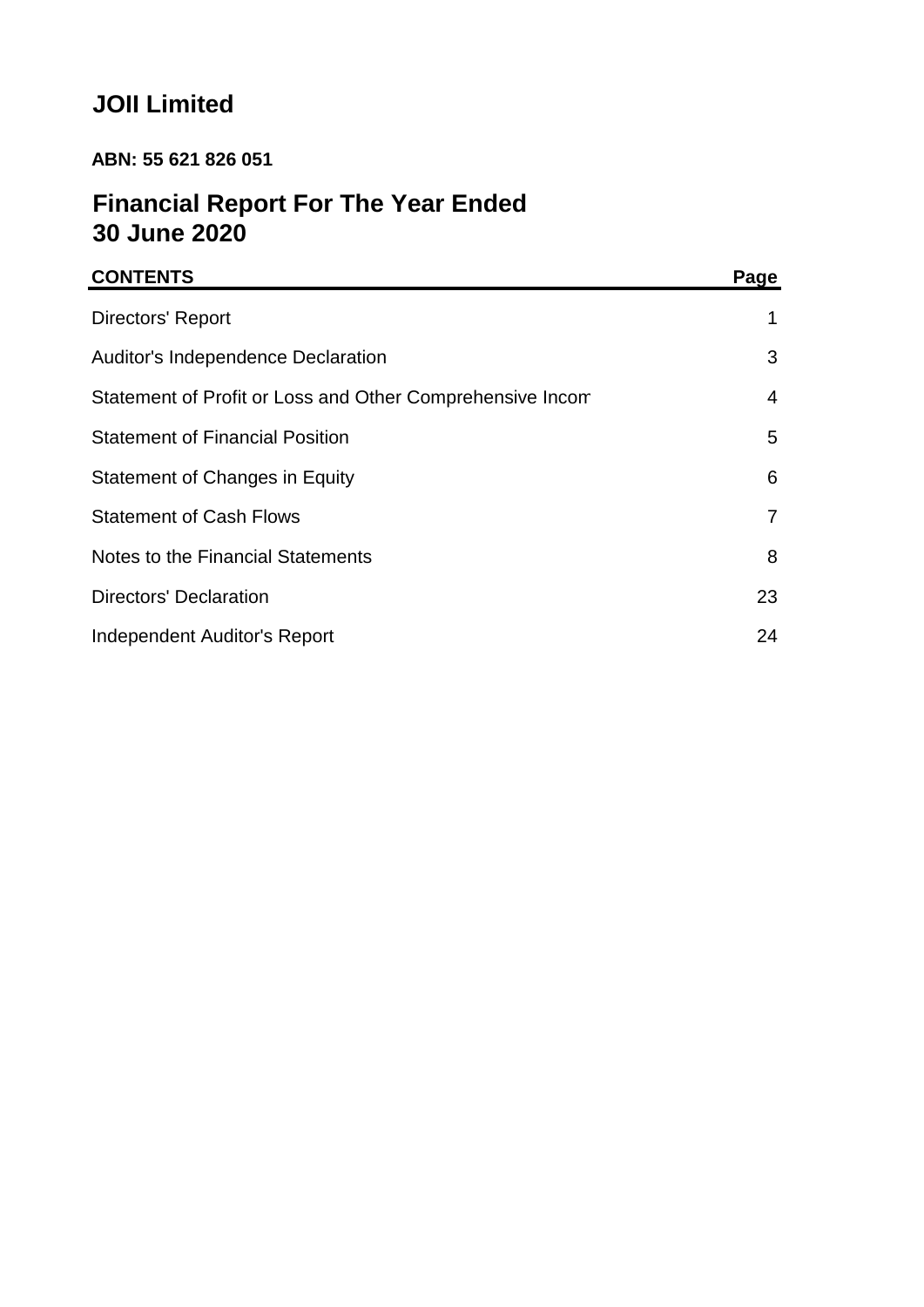# **JOII LIMITED ABN: 55 621 826 051 DIRECTORS' REPORT**

Your directors present this report on the entity for the financial year ended 30 June 2020.

# **Directors**

The names of each person who has been a director during the year and to the date of this report are:

Jared Sa-Bin Harder Peter James Giess resigned (3/09/2020) Henk Wessel La Dru appointed (3/09/2020) Trevor Hugh Adams resigned (3/09/2020) Timothy David Hanna appointed (3/09/2020) Jan Maggacis appointed (18/11/2020) Alenta Kabamba appointed (18/11/2020) Robert John Harder resigned (3/09/2020)

Directors have been in office since the start of the financial year to the date of this report unless otherwise stated.

### **Principal Activities**

The principal activity of the entity during the financial year was: labour-hire, roofing and other construction related activities.

The Company's charitable purpose is to relieve poverty and distress of persons experiencing housing related poverty or crisis, such as people with low or no income or people with specific housing needs.

The principal activities of the labour-hire and roofing businesses will help fund the operation of social enterprise projects that provide employment, apprenticeships and housing, and will financially assist the Company to continue charitable work.

## **New Accounting Standards Implemented**

The entity has implemented three new Accounting Standards that are applicable for the current reporting period. AASB 15: *Revenue from Contracts with Customers* , AASB 1058: *Income of Not-for-Profit Entities* and AASB 16: *Leases* have been applied using the cumulative effective method; that is, by recognising the cumulative effect of initially applying AASB 15, AASB 1058 and AASB 16 as an adjustment to the opening balance of equity at 1 July 2019. Therefore, the comparative information has not been restated and continues to be reported under AASB 118: *Revenue* , AASB 117: *Leases* and AASB 1004: *Contributions* . Also to note in relation to AASB 16 is that the entity applied the temporary relief for peppercorn leases under AASB 2018-8 to measure the right of use assets at cost on initial recognition. Further information is provided in Note 1.

### **Key Performance Measures**

Management, monitoring and performance measurement of the objectives of the Company occur through detailed operational plans and budgetary processes that are directly linked to the entire corporate strategy of the Company. Actual performance is monitored on a monthly basis as a direct comparison to the budgeted operational plan

## **Meetings of Directors**

During the financial year,1 meetings of directors were held. Attendances by each director were as follows:

|                          | Directors' Meetings       |                          |  |
|--------------------------|---------------------------|--------------------------|--|
|                          | Number eligible to attend | Number attended          |  |
| Robert John Harder       |                           |                          |  |
| Jared Sa-Bin Harder      |                           |                          |  |
| Peter James Giess        |                           |                          |  |
| <b>Trevor Hugh Adams</b> |                           |                          |  |
| Timothy David Hanna      |                           | ۰                        |  |
| Henk Wessel La Dru       |                           | ۰                        |  |
| Jan Maggacis             |                           | $\overline{\phantom{0}}$ |  |
| Alenta Kabamba           |                           |                          |  |

The entity is incorporated under the Corporations Act 2001 and is a company limited by guarantee. If the entity is wound up, the constitution states that each member is required to contribute a maximum of \$1each towards meeting any outstanding obligations of the entity. At 30 June 2020, the total amount that members of the entity are liable to contribute if the entity is wound up is \$1(2019: \$7).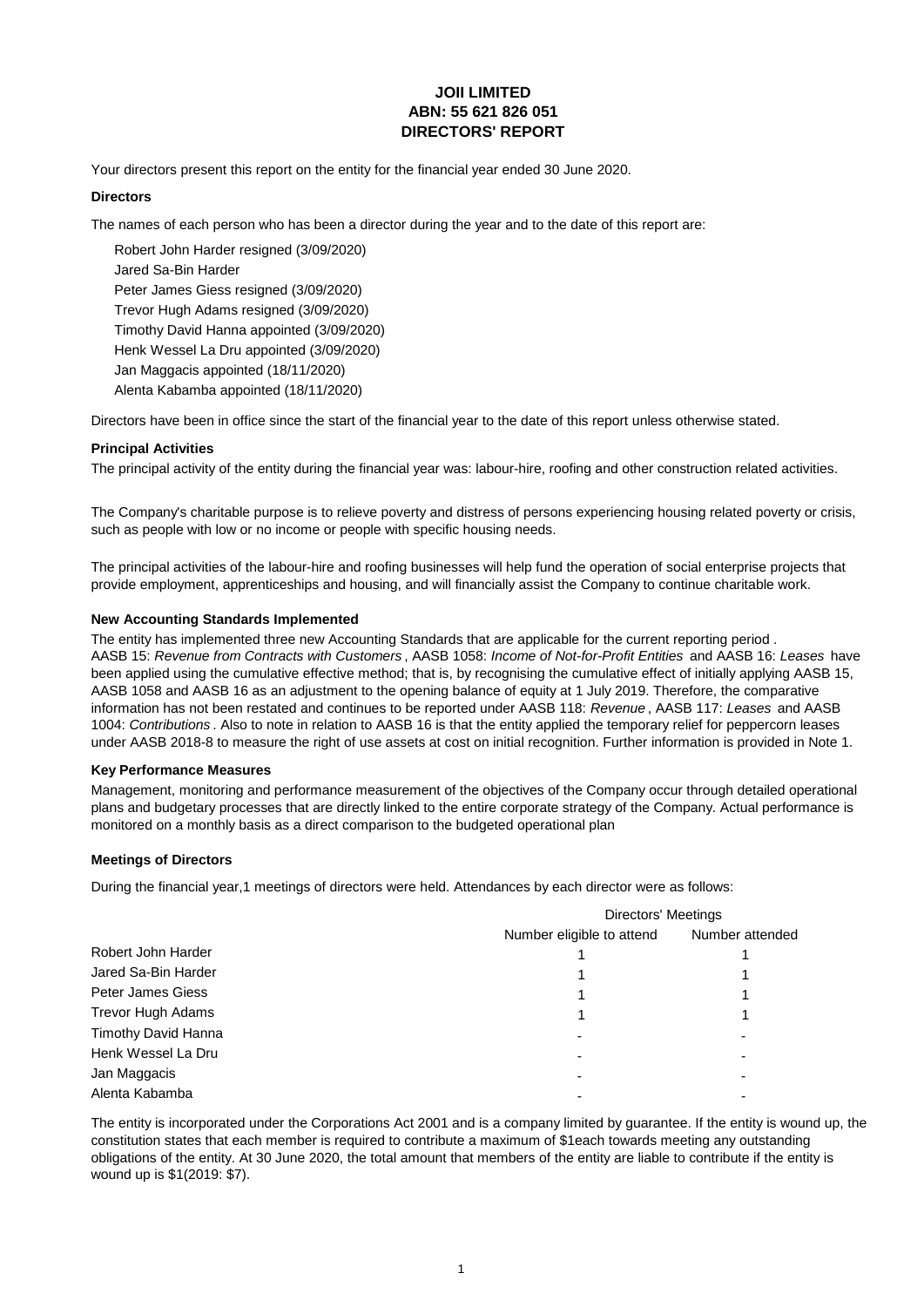# **JOII LIMITED ABN: 55 621 826 051 DIRECTORS' REPORT**

# **Auditor's Independence Declaration**

The lead auditor's independence declaration for the year ended 30 June 2020 has been received and can be found on page 3 of the financial report.

This directors' report is signed in accordance with a resolution of the Board of Directors.

Director

Dated this day of 2021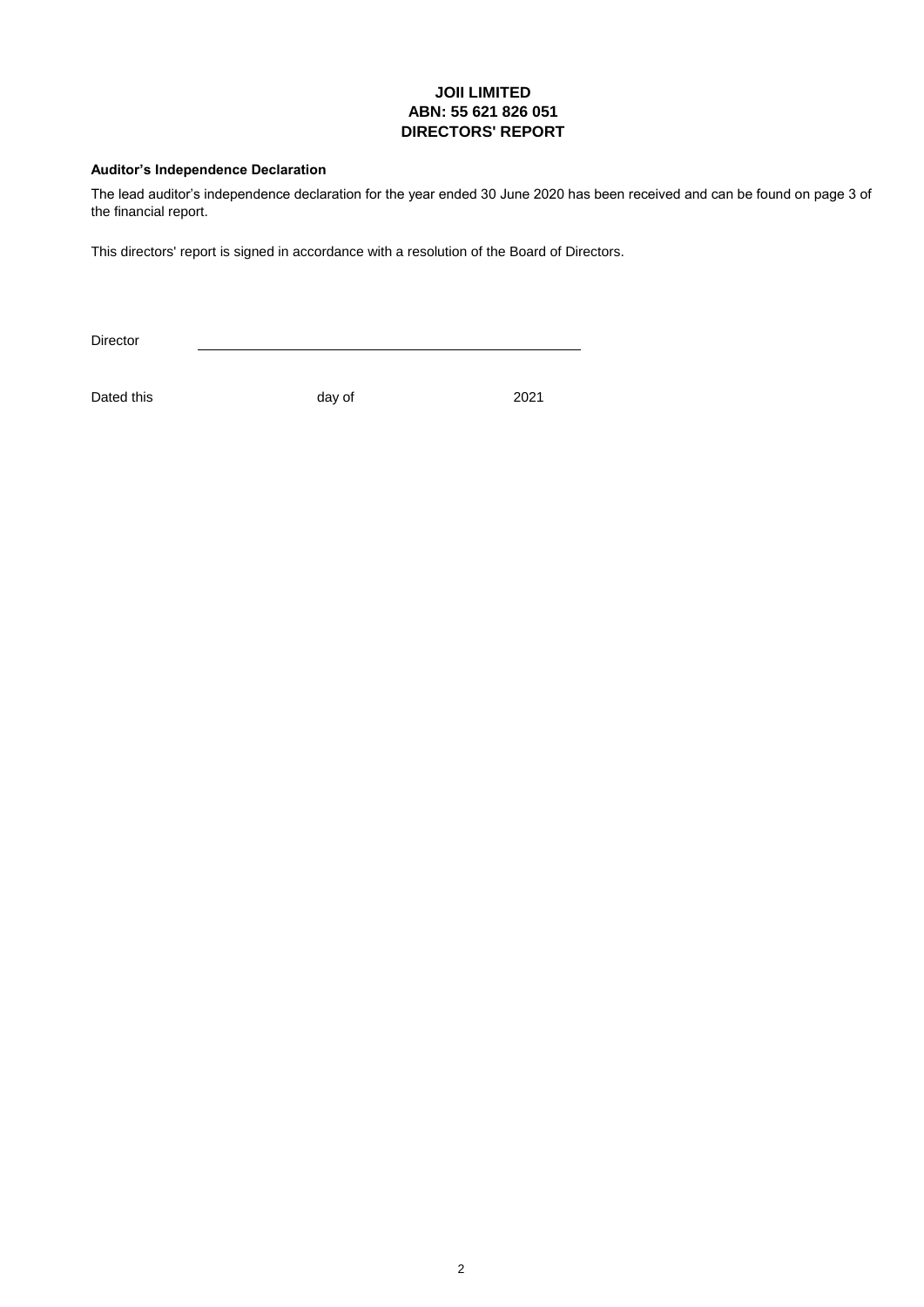# **JOII LIMITED ABN: 55 621 826 051 AUDITOR'S INDEPENDENCE DECLARATION UNDER S 307C OF THE CORPORATIONS ACT 2001 TO THE DIRECTORS OF JOII LIMITED**

In accordance with Subdivision 60-C of the Australian Charities and Not-for-profits Commission Act 2012, I am pleased to provide the following declaration of independence to the directors of JOII Limited. As the lead audit partner for the audit of the financial report of JOII Limited for the year ended 30 June 2020, I declare that, to the best of my knowledge and belief, during the year ended 30 June 2020 there have been no contraventions of:

- (i) the auditor independence requirements of the Australian Charities and Not for Profits Commission Act 2012 in relation to the audit; and
- (ii) any applicable code of professional conduct in relation to the audit.

| Name of Firm    | Advanced Accountants RTM Pty Ltd |
|-----------------|----------------------------------|
|                 |                                  |
|                 |                                  |
| Name of Partner | Robert John White                |
|                 |                                  |
| Date            |                                  |
|                 |                                  |
| Address         | 19 Abney Street                  |
|                 | Moorooka QLD 4105                |
|                 |                                  |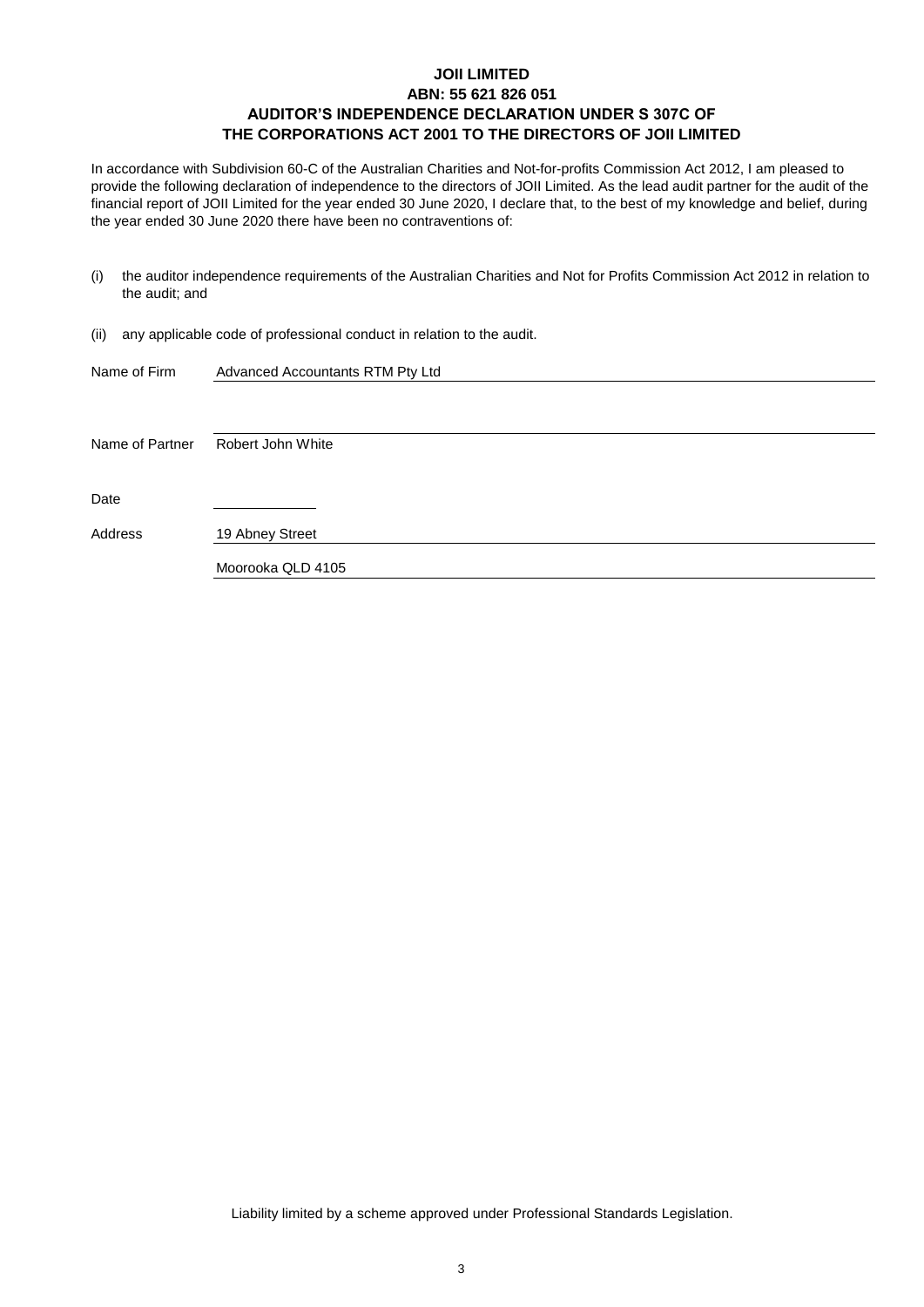# **JOII LIMITED ABN: 55 621 826 051 STATEMENT OF PROFIT OR LOSS AND OTHER COMPREHENSIVE INCOME FOR THE YEAR ENDED 30 JUNE 2020**

|                                                                           | <b>Note</b> | 2020        | 2019                          |
|---------------------------------------------------------------------------|-------------|-------------|-------------------------------|
|                                                                           |             | \$          | \$                            |
| Revenue                                                                   | 2           | 45,430,509  | 44,511,983                    |
| Other income                                                              | 2           | 3,318,431   | 373,182                       |
| interest expense                                                          | 3           | (258, 116)  | (247, 721)                    |
| Impairment losses on financial assets                                     | 3           | (4,873,149) |                               |
| Cost of sales                                                             |             |             | $(31,963,073)$ $(30,458,943)$ |
| Charitable works expenses                                                 |             | (126, 044)  | (139, 289)                    |
| Administrative expenses                                                   |             |             | $(10,805,150)$ $(11,043,008)$ |
| Current year surplus before income tax                                    |             | 723,408     | 2,996,204                     |
| Income tax expense                                                        |             |             |                               |
| Net current year surplus                                                  |             | 723,408     | 2,996,204                     |
|                                                                           |             |             |                               |
| Other comprehensive income                                                |             |             |                               |
| Items that will not be reclassified subsequently to profit or loss:       |             |             |                               |
| Gain on revaluation of land                                               | 9           |             |                               |
| Fair value gains/(losses) on financial assets at fair value through other |             |             |                               |
| comprehensive income                                                      |             |             |                               |
| Total other comprehensive (losses)/income for the year                    |             |             |                               |
| Total comprehensive income for the year                                   |             | 723,408     | 2,996,204                     |
| Surplus attributable to members of the entity                             |             | 723,408     | 2,996,204                     |
| Total comprehensive income attributable to members of the entity          |             | 723,408     | 2,996,204                     |
|                                                                           |             |             |                               |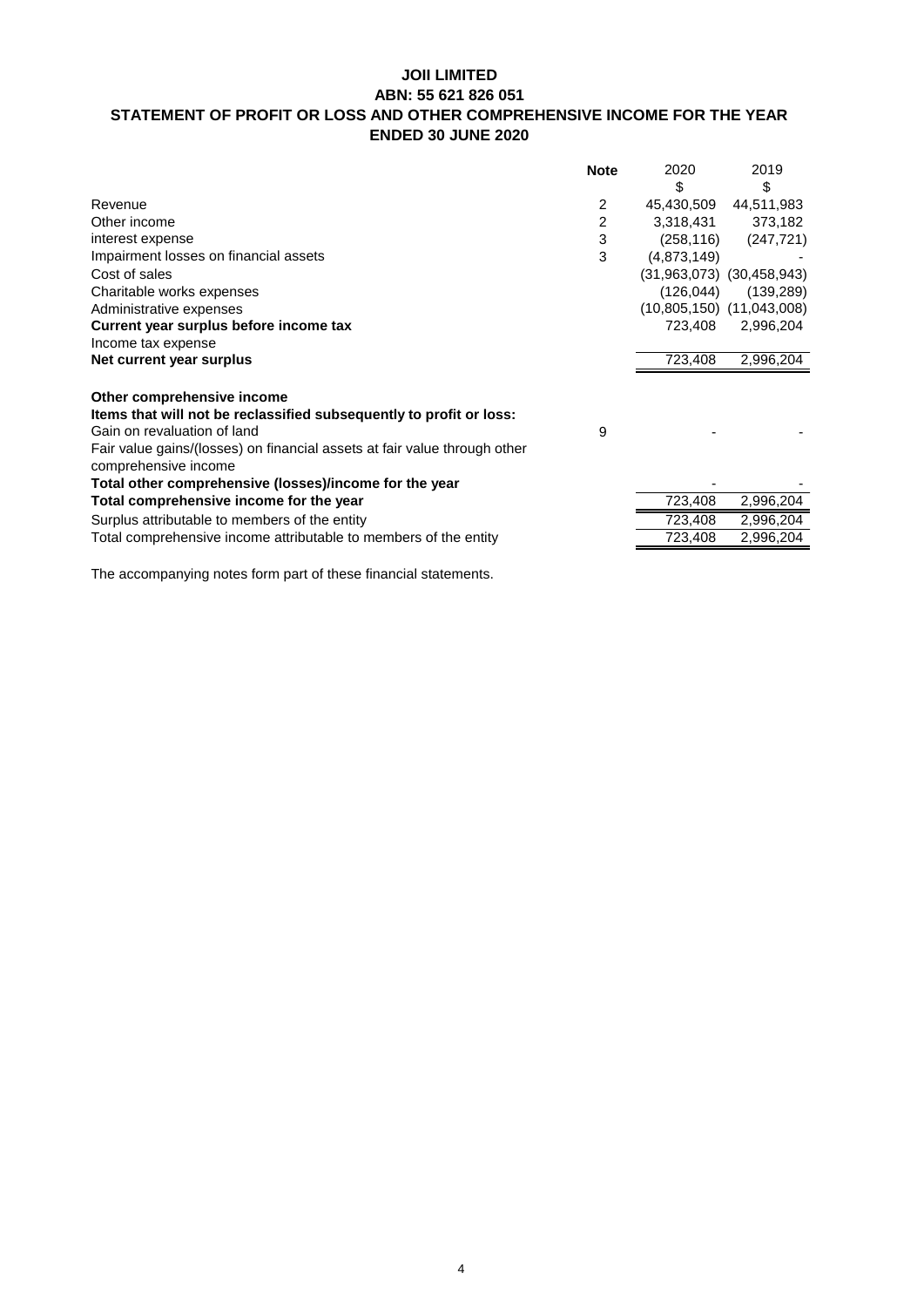# **JOII LIMITED ABN: 55 621 826 051 STATEMENT OF FINANCIAL POSITION AS AT 30 JUNE 2020**

| <b>ASSETS</b>                                       |            |
|-----------------------------------------------------|------------|
| <b>CURRENT ASSETS</b>                               |            |
| Cash and cash equivalents<br>4<br>808,648           | 889,247    |
| Trade and other receivables<br>5<br>3,259,886       | 2,365,068  |
| Inventories<br>6<br>2,734,522                       | 1,071,069  |
| $\overline{7}$<br>Other current assets<br>2,528,478 | 1,369,849  |
| Loan Receivables<br>856,921                         | 266,892    |
| <b>TOTAL CURRENT ASSETS</b><br>10,188,455           | 5,962,125  |
| <b>NON-CURRENT ASSETS</b>                           |            |
| <b>Financial assets</b><br>8<br>1,938,242           | 5,158,930  |
| 9<br>Property, plant and equipment<br>1,268,240     | 1,329,289  |
| Intangible assets<br>10<br>112,138                  | 59,827     |
| Loan Receivables<br>431,249                         | 2,344,862  |
| <b>Bartercard</b><br>1,113,766                      | 1,031,352  |
| <b>TOTAL NON-CURRENT ASSETS</b><br>4,863,636        | 9,924,260  |
| <b>TOTAL ASSETS</b><br>15,052,091                   | 15,886,384 |
| <b>LIABILITIES</b>                                  |            |
| <b>CURRENT LIABILITIES</b>                          |            |
| Trade and other payables<br>12<br>2,563,147         | 2,288,590  |
| 18<br>175,454<br><b>Borrowings</b>                  | 147,008    |
| Employee provisions<br>13<br>2,141,205              | 2,550,390  |
| <b>TOTAL CURRENT LIABILITIES</b><br>4,879,806       | 4,985,987  |
| <b>NON-CURRENT LIABILITIES</b>                      |            |
| 12<br>Trade and other payables                      |            |
| <b>Borrowings</b><br>18<br>4,403,975                | 6,581,096  |
| Employee provisions<br>13<br>951,701                | 226,100    |
| <b>TOTAL NON-CURRENT LIABILITIES</b><br>5,355,675   | 6,807,196  |
| <b>TOTAL LIABILITIES</b><br>10,235,482              | 11,793,183 |
| <b>NET ASSETS</b><br>4,816,610                      | 4,093,201  |
| <b>EQUITY</b>                                       |            |
| 4,816,610<br><b>Retained surplus</b>                | 4,093,201  |
| Reserves                                            |            |
| <b>TOTAL EQUITY</b><br>4,816,610                    | 4,093,201  |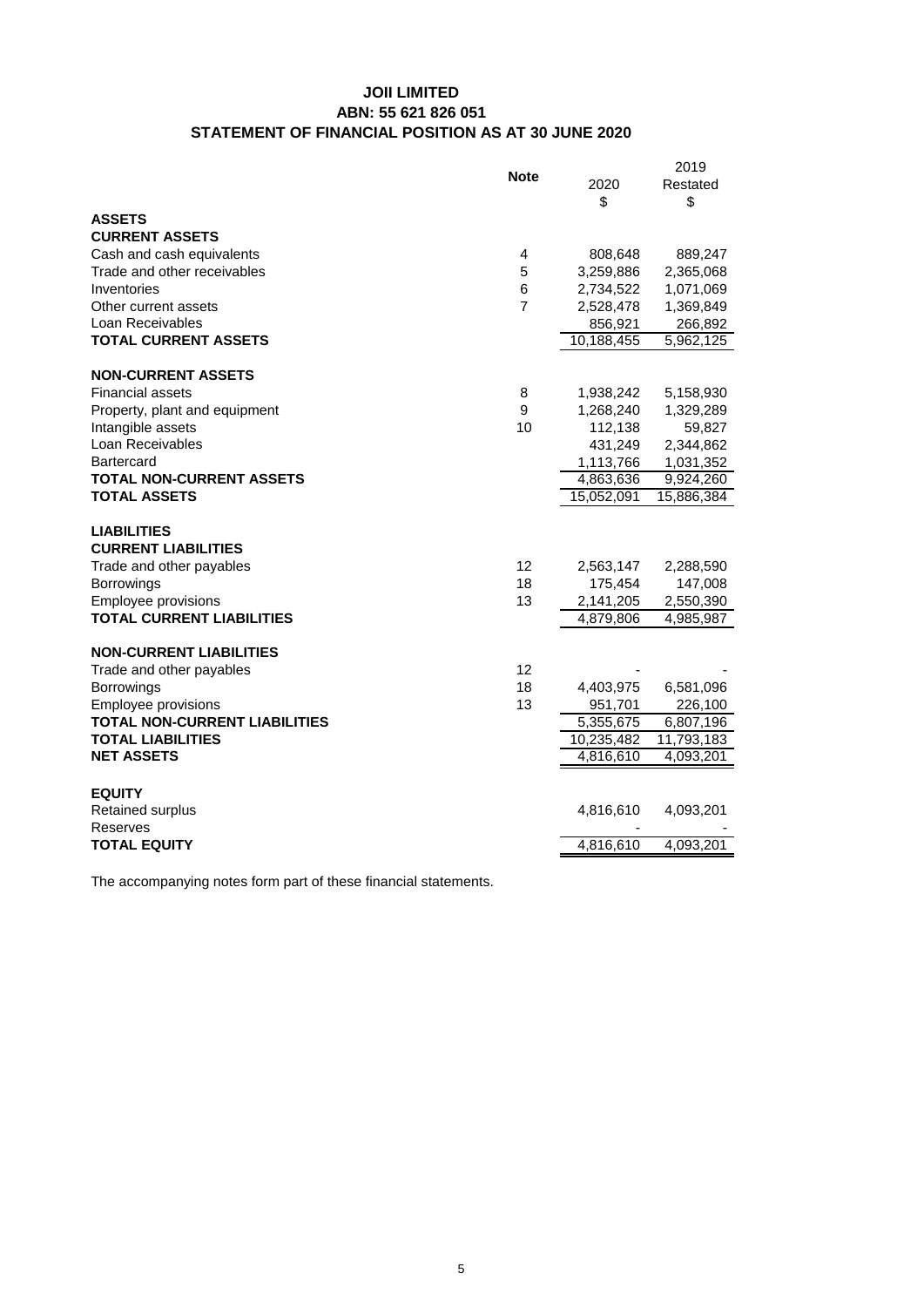# **JOII LIMITED ABN: 55 621 826 051 STATEMENT OF CHANGES IN EQUITY FOR THE YEAR ENDED 30 JUNE 2020**

| \$<br>\$<br>\$<br>\$<br>1,096,997<br>1,096,997<br>Balance at 1 July 2018<br><b>Comprehensive Income</b><br>Surplus for the year attributable to owners of the<br>2,996,204<br>2,996,204<br>entity<br>Other comprehensive income for the year<br>Total other comprehensive income<br>Total comprehensive income attributable to<br>owners of the entity<br>2,996,204<br>2,996,204<br>Balance at 30 June 2019<br>4,093,201<br>4,093,201<br>Balance at 1 July 2019<br>4,093,201<br>4,093,201<br>٠<br>Cumulative adjustment upon adoption of new<br>accounting standards - AASB 16 and AASB 1058<br>Balance at 1 January 2019 (restated)<br><b>Comprehensive Income</b><br>Surplus for the year attributable to owners of the<br>723,408<br>723,408<br>entity<br>Other comprehensive income for the year<br>Total other comprehensive income<br>٠<br>Total comprehensive income for the year<br>723,408<br>723,408<br>Transfer on sale of asset<br>Total transactions with owners and other<br>transfers<br>4,816,610<br>4,816,610<br>Balance at 30 June 2020 | <b>Note</b> | Retained<br>Surplus | Revaluation<br>Surplus | Financial<br>Assets<br>Reserve | Total |
|-----------------------------------------------------------------------------------------------------------------------------------------------------------------------------------------------------------------------------------------------------------------------------------------------------------------------------------------------------------------------------------------------------------------------------------------------------------------------------------------------------------------------------------------------------------------------------------------------------------------------------------------------------------------------------------------------------------------------------------------------------------------------------------------------------------------------------------------------------------------------------------------------------------------------------------------------------------------------------------------------------------------------------------------------------------|-------------|---------------------|------------------------|--------------------------------|-------|
|                                                                                                                                                                                                                                                                                                                                                                                                                                                                                                                                                                                                                                                                                                                                                                                                                                                                                                                                                                                                                                                           |             |                     |                        |                                |       |
|                                                                                                                                                                                                                                                                                                                                                                                                                                                                                                                                                                                                                                                                                                                                                                                                                                                                                                                                                                                                                                                           |             |                     |                        |                                |       |
|                                                                                                                                                                                                                                                                                                                                                                                                                                                                                                                                                                                                                                                                                                                                                                                                                                                                                                                                                                                                                                                           |             |                     |                        |                                |       |
|                                                                                                                                                                                                                                                                                                                                                                                                                                                                                                                                                                                                                                                                                                                                                                                                                                                                                                                                                                                                                                                           |             |                     |                        |                                |       |
|                                                                                                                                                                                                                                                                                                                                                                                                                                                                                                                                                                                                                                                                                                                                                                                                                                                                                                                                                                                                                                                           |             |                     |                        |                                |       |
|                                                                                                                                                                                                                                                                                                                                                                                                                                                                                                                                                                                                                                                                                                                                                                                                                                                                                                                                                                                                                                                           |             |                     |                        |                                |       |
|                                                                                                                                                                                                                                                                                                                                                                                                                                                                                                                                                                                                                                                                                                                                                                                                                                                                                                                                                                                                                                                           |             |                     |                        |                                |       |
|                                                                                                                                                                                                                                                                                                                                                                                                                                                                                                                                                                                                                                                                                                                                                                                                                                                                                                                                                                                                                                                           |             |                     |                        |                                |       |
|                                                                                                                                                                                                                                                                                                                                                                                                                                                                                                                                                                                                                                                                                                                                                                                                                                                                                                                                                                                                                                                           |             |                     |                        |                                |       |
|                                                                                                                                                                                                                                                                                                                                                                                                                                                                                                                                                                                                                                                                                                                                                                                                                                                                                                                                                                                                                                                           |             |                     |                        |                                |       |
|                                                                                                                                                                                                                                                                                                                                                                                                                                                                                                                                                                                                                                                                                                                                                                                                                                                                                                                                                                                                                                                           |             |                     |                        |                                |       |
|                                                                                                                                                                                                                                                                                                                                                                                                                                                                                                                                                                                                                                                                                                                                                                                                                                                                                                                                                                                                                                                           |             |                     |                        |                                |       |
|                                                                                                                                                                                                                                                                                                                                                                                                                                                                                                                                                                                                                                                                                                                                                                                                                                                                                                                                                                                                                                                           |             |                     |                        |                                |       |
|                                                                                                                                                                                                                                                                                                                                                                                                                                                                                                                                                                                                                                                                                                                                                                                                                                                                                                                                                                                                                                                           |             |                     |                        |                                |       |
|                                                                                                                                                                                                                                                                                                                                                                                                                                                                                                                                                                                                                                                                                                                                                                                                                                                                                                                                                                                                                                                           |             |                     |                        |                                |       |
|                                                                                                                                                                                                                                                                                                                                                                                                                                                                                                                                                                                                                                                                                                                                                                                                                                                                                                                                                                                                                                                           |             |                     |                        |                                |       |
|                                                                                                                                                                                                                                                                                                                                                                                                                                                                                                                                                                                                                                                                                                                                                                                                                                                                                                                                                                                                                                                           |             |                     |                        |                                |       |
|                                                                                                                                                                                                                                                                                                                                                                                                                                                                                                                                                                                                                                                                                                                                                                                                                                                                                                                                                                                                                                                           |             |                     |                        |                                |       |
|                                                                                                                                                                                                                                                                                                                                                                                                                                                                                                                                                                                                                                                                                                                                                                                                                                                                                                                                                                                                                                                           |             |                     |                        |                                |       |
|                                                                                                                                                                                                                                                                                                                                                                                                                                                                                                                                                                                                                                                                                                                                                                                                                                                                                                                                                                                                                                                           |             |                     |                        |                                |       |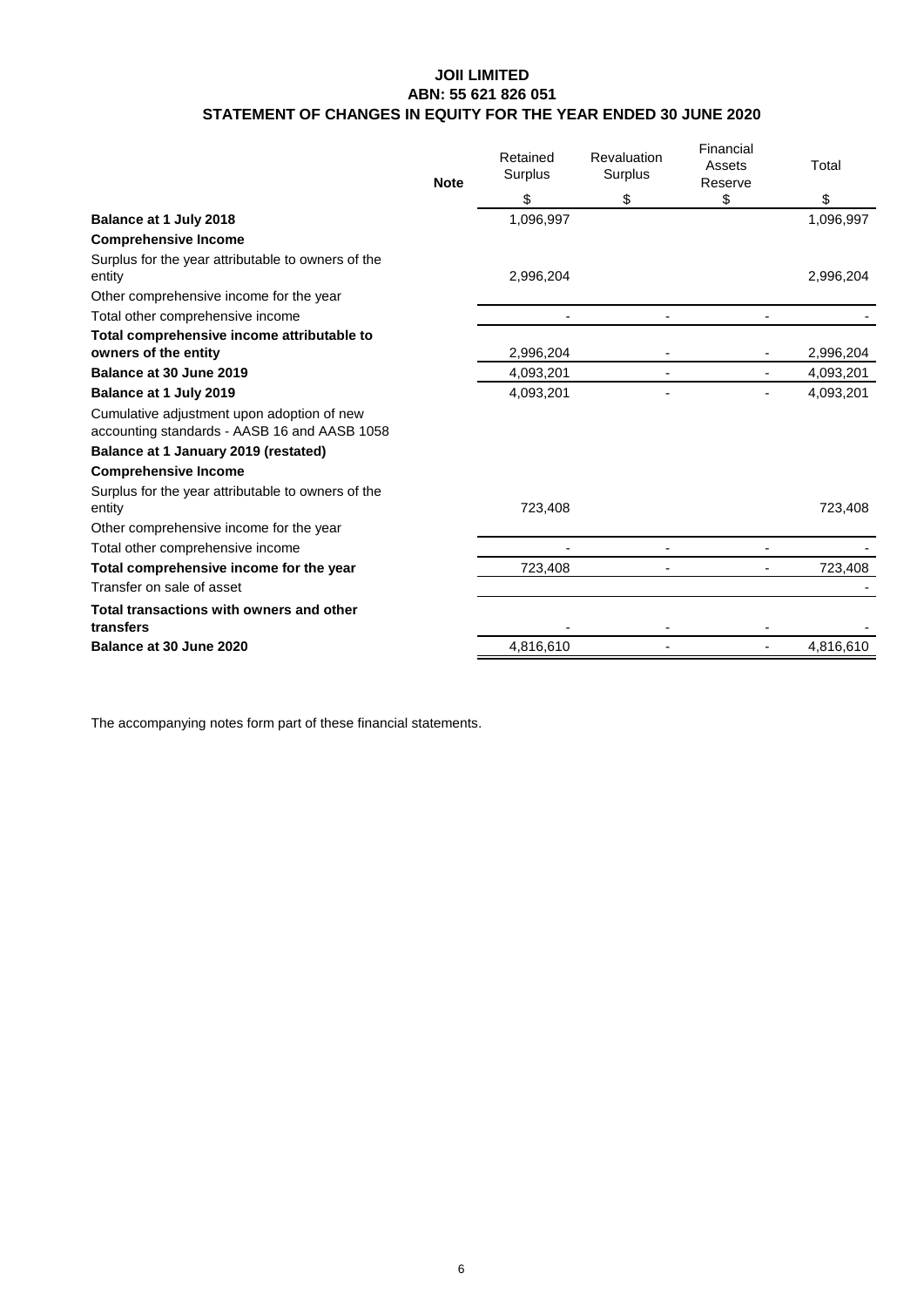# **JOII LIMITED ABN: 55 621 826 051 STATEMENT OF CASH FLOWS FOR THE YEAR ENDED 30 JUNE 2020**

|                                                    | <b>Note</b> | 2020           | 2019           |
|----------------------------------------------------|-------------|----------------|----------------|
|                                                    |             | \$             | \$             |
| <b>CASH FLOWS FROM OPERATING ACTIVITIES</b>        |             |                |                |
| Payments to suppliers and employees                |             | (41, 275, 555) | (40, 613, 733) |
| Interest received                                  |             | 129,187        | 13,506         |
| Interest paid                                      |             | (332,179)      | (247, 721)     |
| Receipts of grants, donations and other activities |             | 44,056,646     | 49,827,153     |
| Interest paid                                      |             |                |                |
| Net cash generated from operating activities       |             | 2,578,099      | 8,979,205      |
| <b>CASH FLOWS FROM INVESTING ACTIVITIES</b>        |             |                |                |
| Acquisition of investments                         |             | (745, 571)     | (5,002,515)    |
| Payment for property, plant and equipment          |             | 78,738         | (1,432,776)    |
| Payment for intangible assets                      |             | 878,937        | (1,550)        |
| Payment for financial assets at amortised cost     |             |                |                |
| Net cash used in investing activities              |             | 212,104        | (6,436,841)    |
| <b>CASH FLOWS FROM FINANCING ACTIVITIES</b>        |             |                |                |
| Proceeds from borrowings                           |             | (2,870,801)    | (1,988,633)    |
| Net cash used in financing activities              |             | (2,870,801)    | (1,988,633)    |
|                                                    |             |                |                |
| Net increase in cash held                          |             | (80, 598)      | 553,731        |
| Cash on hand at beginning of the financial year    |             | 889,246        | 335,516        |
| Cash on hand at end of the financial year          | 4           | 808,648        | 889,247        |
|                                                    |             |                |                |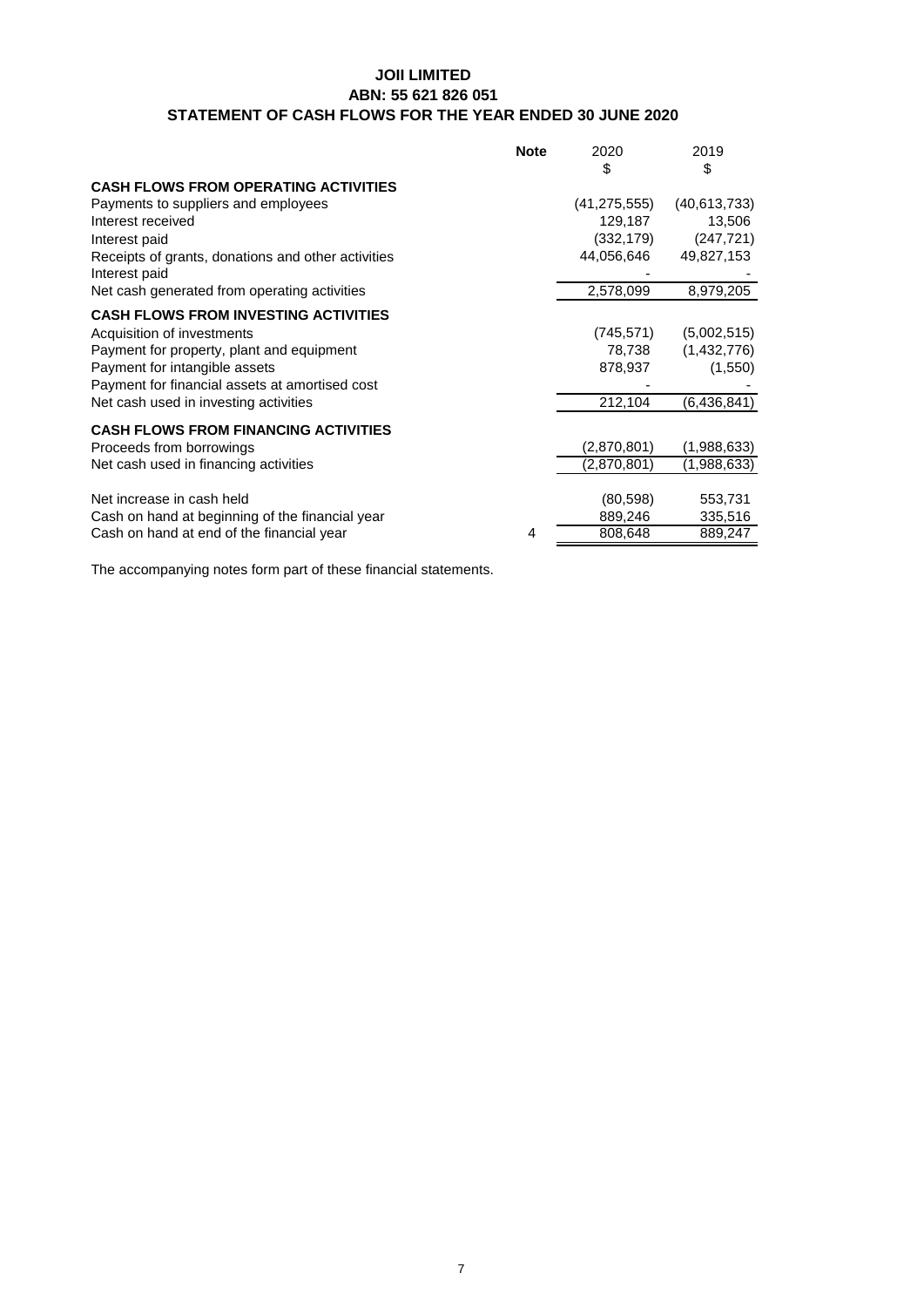#### **Note 1 Summary of Significant Accounting Policies**

#### **Basis of Preparation**

JOII Limited applies Australian Accounting Standards – Reduced Disclosure Requirements as set out in AASB 1053: Application of Tiers of Australian Accounting Standards.

The financial statements are general purpose financial statements that have been prepared in accordance with Australian Accounting Standards – Reduced Disclosure Requirements of the Australian Accounting Standards Board (AASB) and the Australian Charities and Not-for-profits Commission Act 2012. The entity is a not-for-profit entity for financial reporting purposes under Australian Accounting Standards.

Australian Accounting Standards set out accounting policies that the AASB has concluded would result in financial statements containing relevant and reliable information about transactions, events and conditions. Material accounting policies adopted in the preparation of these financial statements are presented below and have been consistently applied unless otherwise stated.

The financial statements, except for the cash flow information, have been prepared on an accrual basis and are based on historical costs, modified, where applicable, by the measurement at fair value of selected non-current assets, financial assets and financial liabilities. The amounts presented in the financial statements have been rounded to the nearest dollar.

The financial statements were authorised for issue on by the directors of the company.

#### **Accounting Policies**

#### **(a) Revenue**

#### **Revenue recognition**

The Entity has applied AASB 15: *Revenue from Contracts with Customers* (AASB 15) and AASB 1058: *Income of Not-for-Profit Entities* (AASB 1058) using the cumulative effective method of initially applying AASB 15 and AASB 1058 as an adjustment to the opening balance of equity at 1 July 2019. Therefore, the comparative information has not been restated and continues to be presented under AASB 118: Revenue and AASB 1004: Contributions. The details of accounting policies under AASB 118 and AASB 1004 are disclosed separately since they are different from those under AASB 15 and AASB 1058, and the impact of changes is disclosed in Note 1.

## **In the current year**

#### **Contributed Assets**

The entity receives assets from the government and other parties for nil or nominal consideration in order to further its objectives. These assets are recognised in accordance with the recognition requirements of other applicable accounting standards (for example AASB 9, AASB 16, AASB 116 and AASB 138).

On initial recognition of an asset, the Entity recognises related amounts being contributions by owners, lease liability, financial instruments, provisions, revenue or contract liability arising from a contract with a customer.

The Entity recognises income immediately in profit or loss as the difference between initial carrying amount of the asset and the related amounts.

#### **Operating Grants, Donations and Bequests**

When the entity receives operating grant revenue, donations or bequests, it assesses whether the contract is enforceable and has sufficiently specific performance obligations in accordance to AASB 15.

When both these conditions are satisfied, the Entity:

- identifies each performance obligation relating to the grant;
- recognises a contract liability for its obligations under the agreement; and
- recognises revenue as it satisfies its performance obligations.

Where the contract is not enforceable or does not have sufficiently specific performance obligations, the Entity:

- recognises the asset received in accordance with the recognition requirements of other applicable accounting standards (for
- recognises related amounts (being contributions by owners, lease liability, financial instruments, provisions, revenue or

— recognises income immediately in profit or loss as the difference between the initial carrying amount of the asset and the

If a contract liability is recognised as a related amount above, the Entity recognises income in profit or loss when or as it satisfies its obligations under the contract.

#### **Capital Grant**

When the Entity receives a capital grant, it recognises a liability for the excess of the initial carrying amount of the financial asset received over any related amounts (being contributions by owners, lease liability, financial instruments, provisions, revenue or contract liability arising from a contract with a customer) recognised under other Australian Accounting Standards.

The Entity recognises income in profit or loss when or as the Entity satisfies its obligations under terms of the grant.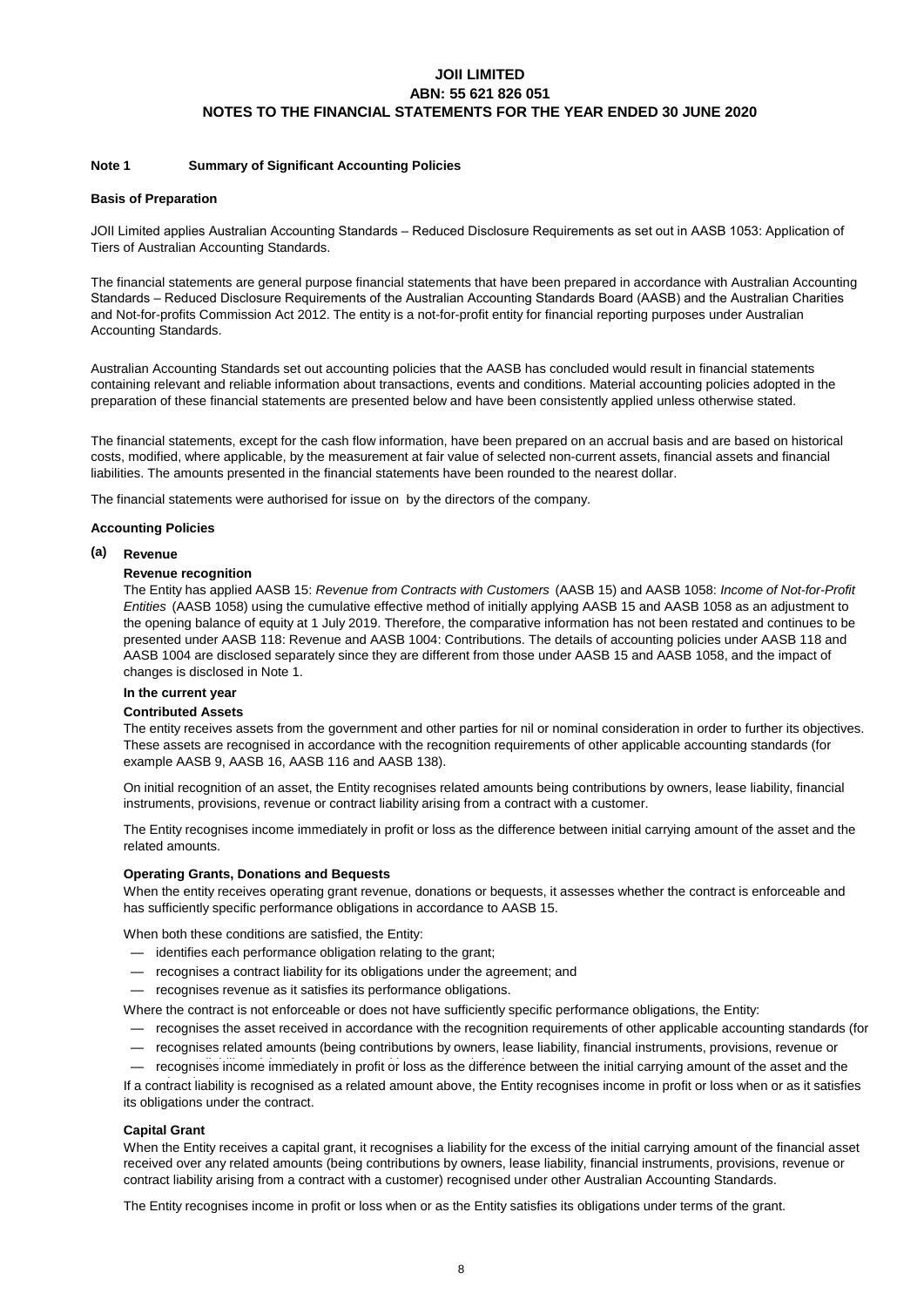#### **Interest Income**

Interest income is recognised using the effective interest method.

#### **Dividend Income**

All revenue is stated net of the amount of goods and services tax. The Entity recognises dividends in profit or loss only when the Entity's right to receive payment of the dividend is established.

#### **In the comparative period**

Non-reciprocal grant revenue is recognised in profit or loss when the entity obtains control of the grant and it is probable that the economic benefits gained from the grant will flow to the entity and the amount of the grant can be measured reliably.

If conditions are attached to the grant which must be satisfied before it is eligible to receive the contribution, the recognition of the grant as revenue will be deferred until those conditions are satisfied.

When grant revenue is received whereby the entity incurs an obligation to deliver economic value directly back to the contributor, this is considered a reciprocal transaction and the grant revenue is recognised in the statement of financial position as a liability until the service has been delivered to the contributor, otherwise the grant is recognised as income on receipt.

#### Donations and bequests are recognised as revenue when received.

Interest revenue is recognised using the effective interest method, which for floating rate financial assets is the rate inherent in the instrument. Dividend revenue is recognised when the right to receive a dividend has been established.

Revenue from the rendering of a service is recognised upon the delivery of the service to the customers.

All revenue is stated net of the amount of goods and services tax.

#### **(b) Inventories**

Inventories held for sale are measured at the lower of cost and net realisable value. Inventories held for distribution are measured at cost adjusted, when applicable, for any loss of service potential.

Inventories acquired at no cost, or for nominal consideration, are valued at the current replacement cost as at the date of acquisition.

#### **(c) Property, Plant and Equipment**

Each class of property, plant and equipment is carried at cost or fair value as indicated, less, where applicable, accumulated depreciation and any impairment losses.

#### **Freehold Property**

Freehold land and buildings are shown at their fair value based on periodic, but at least triennial, valuations by external independent valuers, less subsequent depreciation for buildings.

In periods when the freehold land and buildings are not subject to an independent valuation, the directors conduct directors' valuations to ensure the carrying amount for the land and buildings is not materially different to the fair value.

Increases in the carrying amount arising on revaluation of land and buildings are recognised in other comprehensive income and accumulated in the revaluation surplus in equity. Revaluation decreases that offset previous increases of the same class of assets shall be recognised in other comprehensive income under the heading of revaluation surplus. All other decreases are recognised in profit or loss.

Any accumulated depreciation at the date of the revaluation is eliminated against the gross carrying amount of the asset and the net amount is restated to the revalued amount of the asset.

Freehold land and buildings that have been contributed at no cost, or for nominal cost, are initially recognised and measured at the fair value of the asset at the date it is acquired.

#### **Plant and Equipment**

Plant and equipment are measured on the cost basis and are therefore carried at cost less accumulated depreciation and any accumulated impairment losses. In the event the carrying amount of plant and equipment is greater than the estimated recoverable amount, the carrying amount is written down immediately to the estimated recoverable amount and impairment losses are recognised either in profit or loss or as a revaluation decrease if the impairment losses relate to a revalued asset. A formal assessment of recoverable amount is made when impairment indicators are present (refer to Note 1(f) for details of impairment).

Plant and equipment that have been contributed at no cost, or for nominal cost, are valued and recognised at the fair value of the asset at the date it is acquired.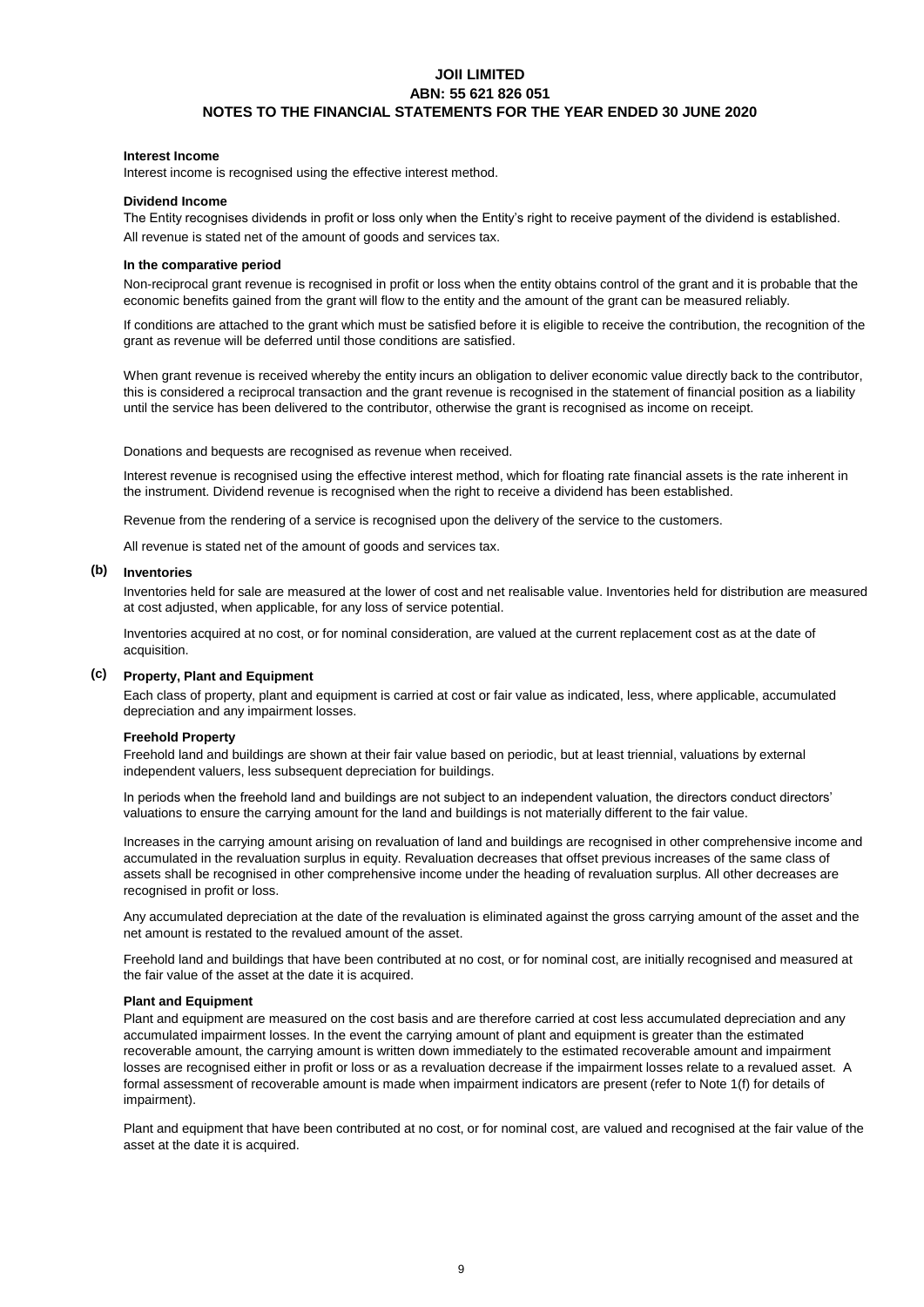#### **Depreciation**

The depreciable amount of all fixed assets, including buildings and capitalised lease assets but excluding freehold land, is depreciated on a straight-line basis over the asset's useful life to the entity commencing from the time the asset is held ready for use. Leasehold improvements are depreciated over the shorter of either the unexpired period of the lease or the estimated useful lives of the improvements.

The depreciation rates used for each class of depreciable assets are:

| Class of Fixed Asset | Useful Life |
|----------------------|-------------|
| Plant and equipment  | 10 Years    |
| Motor Vehicles       | 4 Years     |

The assets' residual values and useful lives are reviewed, and adjusted if appropriate, at the end of each reporting period.

Gains and losses on disposals are determined by comparing proceeds with the carrying amount. These gains or losses are recognised in profit or loss in the period in which they arise. Gains are not classified as revenue. When revalued assets are sold, amounts included in the revaluation surplus relating to that asset are transferred to retained earnings.

#### **(d) Leases**

#### **The Entity as lessee**

At inception of a contract, the Entity assesses if the contract contains or is a lease. If there is a lease present, a right-of-use asset and a corresponding lease liability is recognised by the Entity where the Entity is a lessee. However all contracts that are classified as short-term leases (lease with remaining lease term of 12 months or less) and leases of low value assets are recognised as an operating expense on a straight-line basis over the term of the lease.

Initially the lease liability is measured at the present value of the lease payments still to be paid at commencement date. The lease payments are discounted at the interest rate implicit in the lease. If this rate cannot be readily determined, the Entity uses the incremental borrowing rate.

Lease payments included in the measurement of the lease liability are as follows:

- fixed lease payments less any lease incentives;
- variable lease payments that depend on an index or rate, initially measured using the index or rate at the commencement
- the amount expected to be payable by the lessee under residual value guarantees;
- the exercise price of purchase options, if the lessee is reasonably certain to exercise the options;
- lease payments under extension options if lessee is reasonably certain to exercise the options; and
- payments of penalties for terminating the lease, if the lease term reflects the exercise of an option to terminate the lease

The right-of-use assets comprise the initial measurement of the corresponding lease liability as mentioned above, any lease payments made at or before the commencement date as well as any initial direct costs. The subsequent measurement of the right-of-use assets is at cost less accumulated depreciation and impairment losses.

Right-of-use assets are depreciated over the lease term or useful life of the underlying asset whichever is the shortest. Where a lease transfers ownership of the underlying asset or the cost of the right-of-use asset reflects that the Entity anticipates to exercise a purchase option, the specific asset is depreciated over the useful life of the underlying asset.

#### **Concessionary Leases**

For leases that have significantly below-market terms and conditions principally to enable the Entity to further its objectives (commonly known as peppercorn/concessionary leases), the Entity has adopted the temporary relief under AASB 2018-823 and measures the right of use assets at cost on initial recognition.

#### **The Entity as lessor**

The Entity leases some rooms in their building to external parties .

Upon entering into each contract as a lessor, the Entity assesses if the lease is a finance or operating lease.

The contract is classified as a finance lease when the terms of the lease transfer substantially all the risks and rewards of ownership to the lessee. All other leases not within this definition are classified as operating leases.

Rental income received from operating leases is recognised on a straight-line basis over the term of the specific lease.

Initial direct costs incurred in entering into an operating lease (for example legal cost, cost to setup) are included in the carrying amount of the leased asset and recognised as an expense on a straight-line basis over the lease term.

Rental income due under finance leases are recognised as receivables at the amount of the Entity's net investment in the leases.

When a contract is determined to include lease and non-lease components, the Entity applies AASB 15 to allocate the consideration under the contract to each component.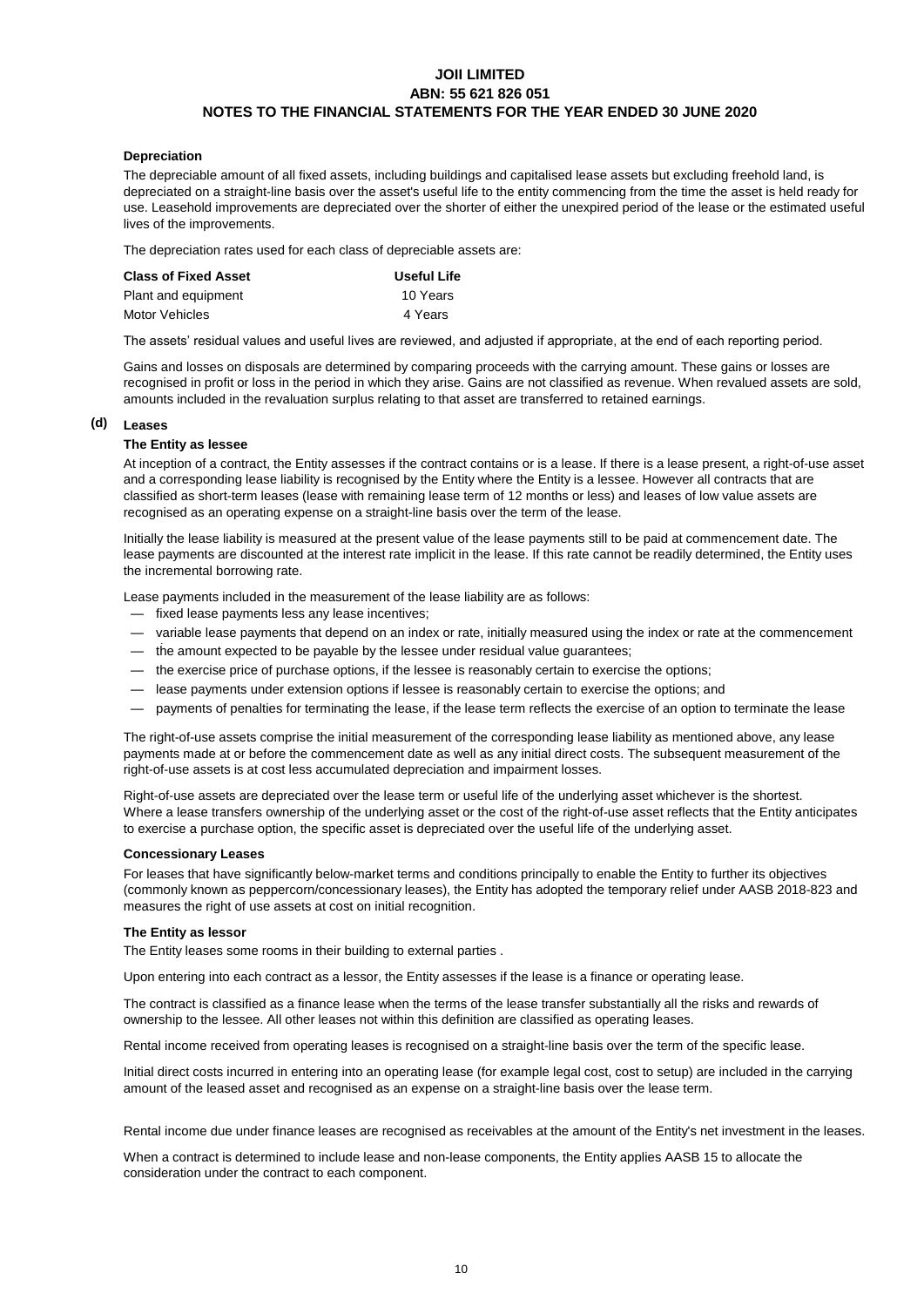### **(e) Financial Instruments**

#### *Initial recognition and measurement*

Financial assets and financial liabilities are recognised when the entity becomes a party to the contractual provisions to the instrument. For financial assets, this is the date that the entity commits itself to either the purchase or sale of the asset (i.e. trade date accounting is adopted).

Financial instruments (except for trade receivables) are initially measured at fair value plus transaction costs, except where the instrument is classified as "at fair value through profit or loss", in which case transaction costs are expensed to profit or loss immediately. Where available, quoted prices in an active market are used to determine fair value. In other circumstances, valuation techniques are adopted.

Trade receivables are initially measured at the transaction price if the trade receivables do not contain a significant financing component or if the practical expedient was applied as specified in AASB 15: Revenue from Contracts with Customers.

#### **Classification and subsequent measurement**

#### *Financial liabilities*

Financial liabilities are subsequently measured at:

- amortised cost; or
- fair value through profit or loss.

A financial liability is measured at fair value through profit or loss if the financial liability is:

— a contingent consideration of an acquirer in a business combination to which AASB 3: Business Combinations applies;

- held for trading; or
- initially designated as at fair value through profit or loss.

All other financial liabilities are subsequently measured at amortised cost using the effective interest method.

The effective interest method is a method of calculating the amortised cost of a debt instrument and of allocating interest expense over in profit or loss over the relevant period.

The effective interest rate is the internal rate of return of the financial asset or liability. That is, it is the rate that exactly discounts the estimated future cash flows through the expected life of the instrument to the net carrying amount at initial recognition.

A financial liability is held for trading if it is:

- incurred for the purpose of repurchasing or repaying in the near term;
- part of a portfolio where there is an actual pattern of short-term profit-taking; or
- a derivative financial instrument (except for a derivative that is in a financial guarantee contract or a derivative that is in effective hedging relationships).

Any gains or losses arising on changes in fair value are recognised in profit or loss to the extent that they are not part of a designated hedging relationship.

The change in fair value of the financial liability attributable to changes in the issuer's credit risk is taken to other comprehensive income and is not subsequently reclassified to profit or loss. Instead, it is transferred to retained earnings upon derecognition of the financial liability.

A financial liability cannot be reclassified.

#### *Financial assets*

Financial assets are subsequently measured at:

- amortised cost;
- fair value through other comprehensive income; or
- fair value through profit or loss.

Measurement is on the basis of two primary criteria:

- the contractual cash flow characteristics of the financial asset; and
- the business model for managing the financial assets.

A financial asset that meets the following conditions is subsequently measured at amortised cost:

- the financial asset is managed solely to collect contractual cash flows; and
- the contractual terms within the financial asset give rise to cash flows that are solely payments of principal and interest on the principal amount outstanding on specified dates.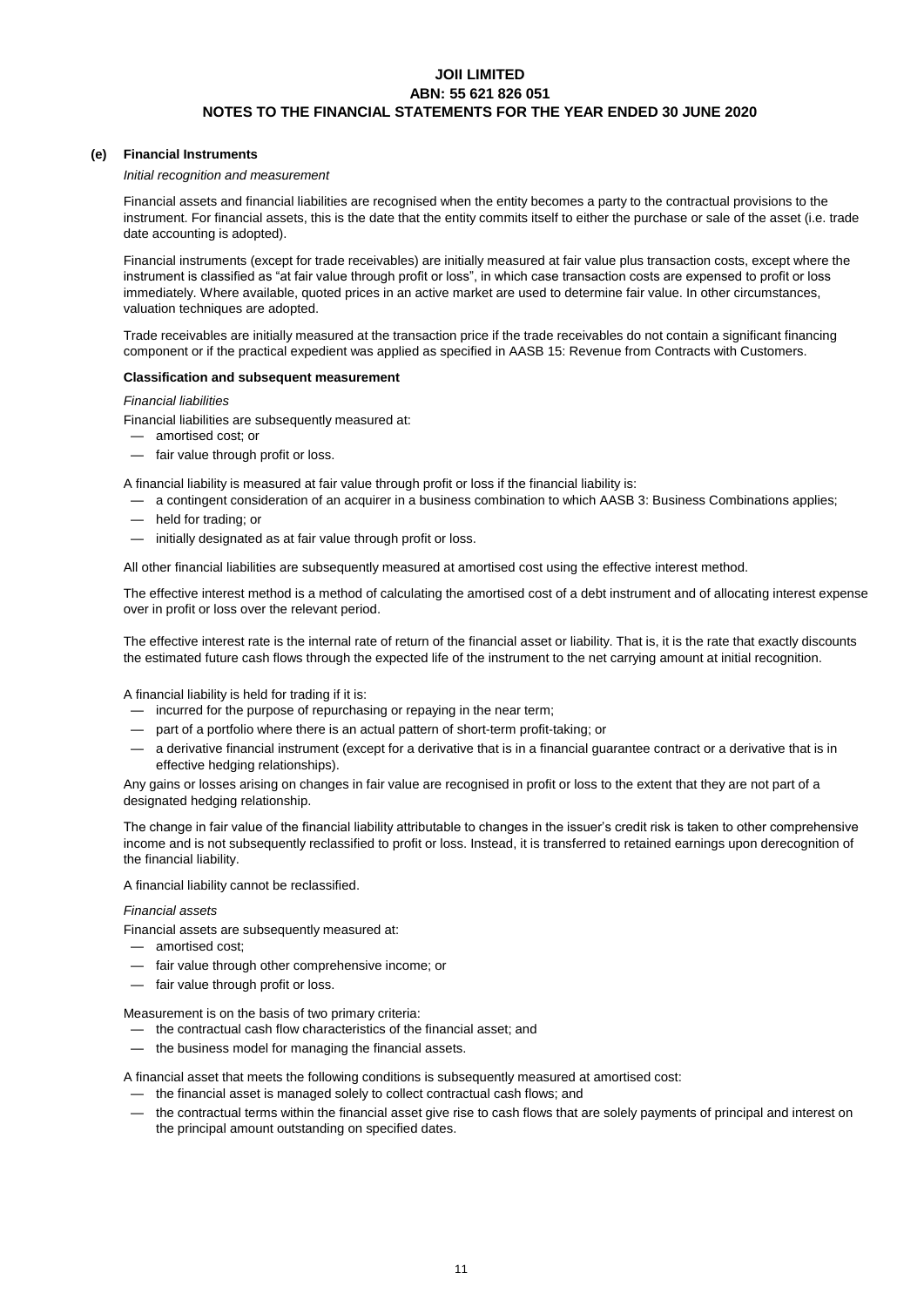A financial asset that meets the following conditions is subsequently measured fair value through other comprehensive income:

- the contractual terms within the financial asset give rise to cash flows that are solely payments of principal and interest on the principal amount outstanding on specified dates; and
- the business model for managing the financial asset comprises both contractual cash flows collection and the selling of the financial asset.

By default, all other financial assets that do not meet the measurement conditions of amortised cost and fair value through other comprehensive income are subsequently measured at fair value through profit or loss.

The entity initially designates a financial instrument as measured at fair value through profit or loss if:

- it eliminates or significantly reduces a measurement or recognition inconsistency (often referred to as an "accounting mismatch") that would otherwise arise from measuring assets or liabilities or recognising the gains and losses on them on different bases;
- it is in accordance with the documented risk management or investment strategy and information about the groupings is documented appropriately, so the performance of the financial liability that is part of a group of financial liabilities or financial assets can be managed and evaluated consistently on a fair value basis; and
- it is a hybrid contract that contains an embedded derivative that significantly modifies the cash flows otherwise required by the contract.

The initial designation of financial instruments to measure at fair value through profit or loss is a one-time option on initial classification and is irrevocable until the financial asset is derecognised.

#### *Equity instruments*

At initial recognition, as long as the equity instrument is not held for trading or is not a contingent consideration recognised by an acquirer in a business combination to which AASB 3 applies, the entity made an irrevocable election to measure any subsequent changes in fair value of the equity instruments in other comprehensive income, while the dividend revenue received on underlying equity instruments investment will still be recognised in profit or loss.

Regular way purchases and sales of financial assets are recognised and derecognised at settlement date in accordance with the company's accounting policy.

#### **Derecognition**

Derecognition refers to the removal of a previously recognised financial asset or financial liability from the statement of financial position.

#### *Derecognition of financial liabilities*

A liability is derecognised when it is extinguished (i.e. when the obligation in the contract is discharged, cancelled or expires). An exchange of an existing financial liability for a new one with substantially modified terms, or a substantial modification to the terms of a financial liability, is treated as an extinguishment of the existing liability and recognition of a new financial liability.

The difference between the carrying amount of the financial liability derecognised and the consideration paid and payable, including any non-cash assets transferred or liabilities assumed, is recognised in profit or loss.

#### *Derecognition of financial assets*

A financial asset is derecognised when the holder's contractual rights to its cash flows expires, or the asset is transferred in such a way that all the risks and rewards of ownership are substantially transferred.

All the following criteria need to be satisfied for the derecognition of a financial asset:

- the right to receive cash flows from the asset has expired or been transferred;
- all risk and rewards of ownership of the asset have been substantially transferred; and
- the entity no longer controls the asset (i.e. has no practical ability to make unilateral decision to sell the asset to a third party).

On derecognition of a financial asset measured at amortised cost, the difference between the asset's carrying amount and the sum of the consideration received and receivable is recognised in profit or loss.

On derecognition of a debt instrument classified as fair value through other comprehensive income, the cumulative gain or loss previously accumulated in the investment revaluation reserve is reclassified to profit or loss.

On derecognition of an investment in equity which the entity elected to classify under fair value through other comprehensive income, the cumulative gain or loss previously accumulated in the investments revaluation reserve is not reclassified to profit or loss, but is transferred to retained earnings.

The entity recognised a loss allowance for expected credit losses on:

- financial assets that are measured at amortised cost or fair value through other comprehensive income;
- lease receivables;
- contract assets (e.g. amount due from customers under construction contracts);
- loan commitments that are not measured at fair value through profit or loss; and
- financial guarantee contracts that are not measured at fair value through profit or loss.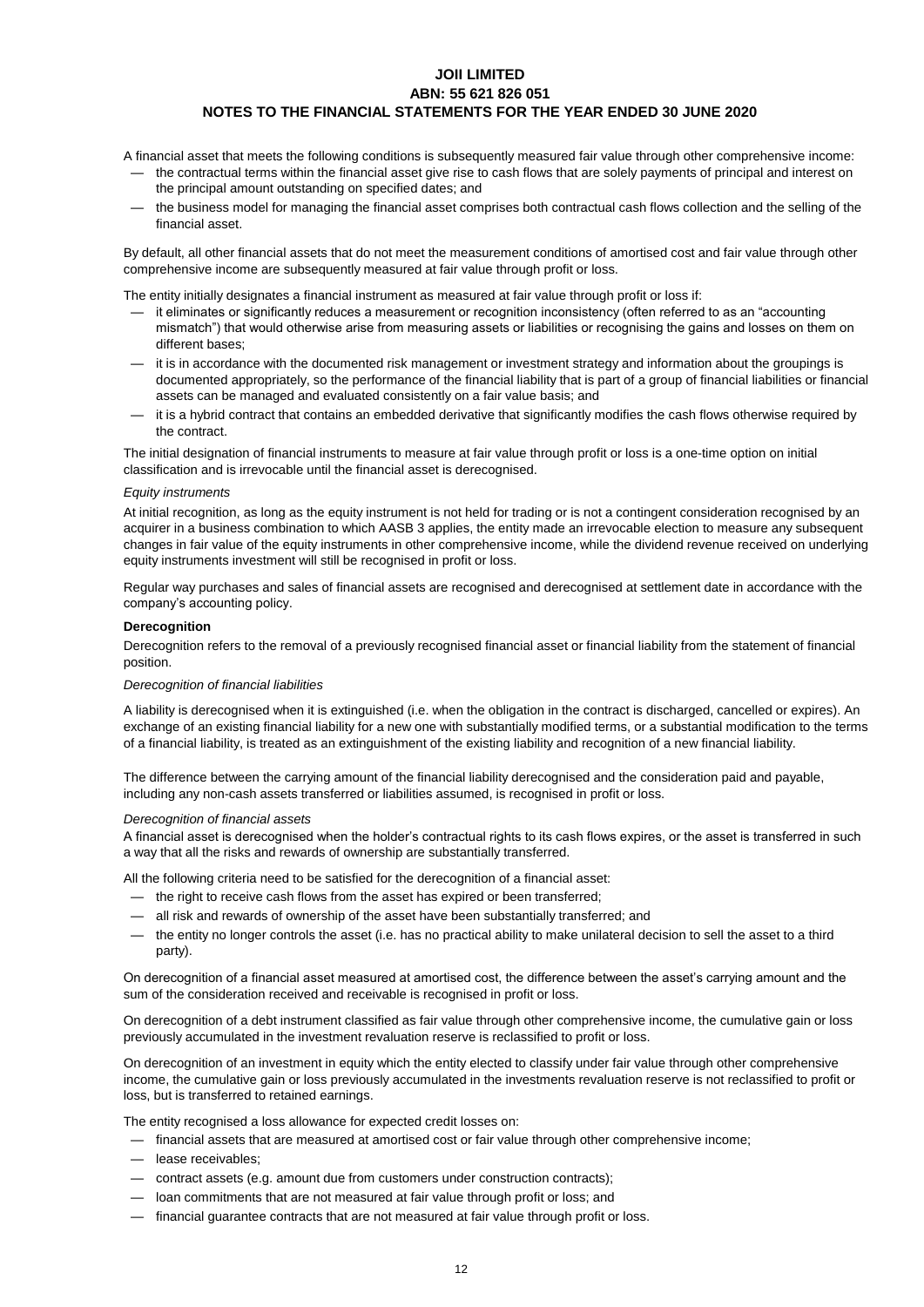Loss allowance is not recognised for:

- financial assets measured at fair value through profit or loss; or
- equity instruments measured at fair value through other comprehensive income.

Expected credit losses are the probability-weighted estimate of credit losses over the expected life of a financial instrument. A credit loss is the difference between all contractual cash flows that are due and all cash flows expected to be received, all discounted at the original effective interest rate of the financial instrument.

The entity recognised a loss allowance for expected credit losses on:

- the general approach;
- the simplified approach;
- the purchased or originated credit-impaired approach; and
- low credit risk operational simplification.

#### *General approach*

Under the general approach, at each reporting period, the entity assesses whether the financial instruments are credit-impaired, and:

- if the credit risk of the financial instrument has increased significantly since initial recognition, the entity measures the loss allowance of the financial instruments at an amount equal to the lifetime expected credit losses; and
- if there is no significant increase in credit risk since initial recognition, the entity measures the loss allowance for that financial instrument at an amount equal to 12-month expected credit losses.

#### *Simplified approach*

The simplified approach does not require tracking of changes in credit risk at every reporting period, but instead requires the recognition of lifetime expected credit loss at all times.

This approach is applicable to:

- trade receivables; and
- lease receivables.

In measuring the expected credit loss, a provision matrix for trade receivables was used taking into consideration various data to get to an expected credit loss (i.e. diversity of its customer base, appropriate groupings of its historical loss experience, etc.).

#### *Purchased or originated credit-impaired approach*

For financial assets that are considered to be credit-impaired (not on acquisition or originations), the entity measured any change in its lifetime expected credit loss as the difference between the asset's gross carrying amount and the present value of estimated future cash flows discounted at the financial asset's original effective interest rate. Any adjustment is recognised in profit or loss as an impairment gain or loss.

Evidence of credit impairment includes:

- significant financial difficulty of the issuer or borrower;
- a breach of contract (e.g. default or past due event);
- a lender has granted to the borrower a concession, due to the borrower's financial difficulty, that the lender would not otherwise consider;
- the likelihood that the borrower will enter bankruptcy or other financial reorganisation; and
- the disappearance of an active market for the financial asset because of financial difficulties.

#### *Low credit risk operational simplification approach*

If a financial asset is determined to have low credit risk at the initial reporting date, the entity assumed that the credit risk has not increased significantly since initial recognition and, accordingly, can continue to recognise a loss allowance of 12-month expected credit loss.

In order to make such a determination that the financial asset has low credit risk, the entity applied its internal credit risk ratings or other methodologies using a globally comparable definition of low credit risk.

A financial asset is considered to have low credit risk if:

— there is a low risk of default by the borrower;

- the borrower has a strong capacity to meet its contractual cash flow obligations in the near term; and
- adverse changes in economic and business conditions in the longer term, may, but not necessarily, reduce the ability of the borrower to fulfil its contractual cash flow obligations.

A financial asset is not considered to carry low credit risk merely due to existence of collateral, or because a borrower has a lower risk of default than the risk inherent in the financial assets, or relative to the credit risk of the jurisdiction in which it operates.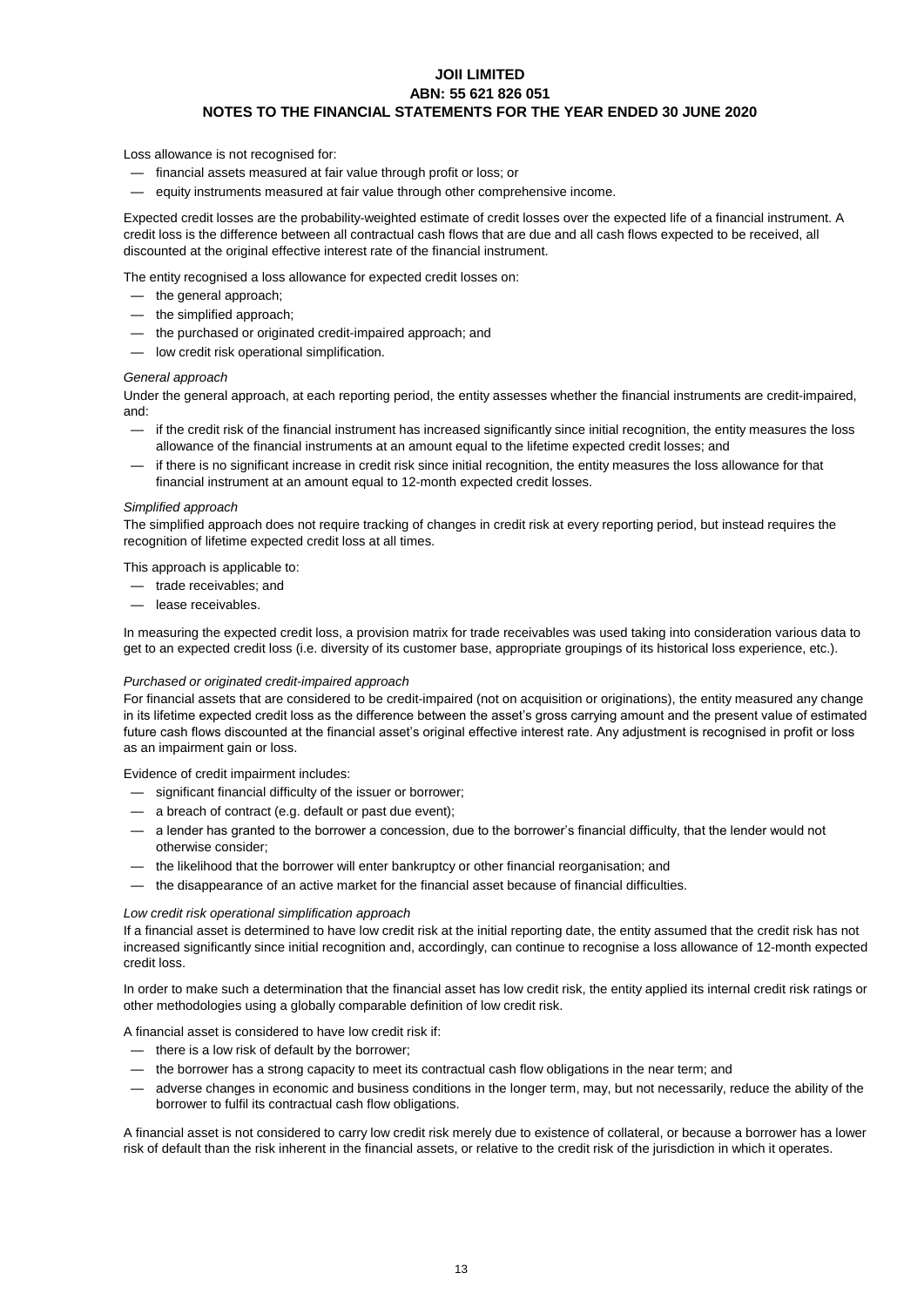#### **Recognition of expected credit losses in financial statements**

At each reporting date, the entity recognises the movement in the loss allowance as an impairment gain or loss in the statement of profit and loss and other comprehensive income.

The carrying amount of financial assets measured at amortised cost includes the loss allowance relating to that asset.

Assets measured at fair value through other comprehensive income are recognised at fair value with changes in fair value recognised in other comprehensive income. The amount in relation to change in credit risk is transferred from other comprehensive income to profit or loss at every reporting period.

For financial assets that are unrecognised (e.g. loan commitments yet to be drawn, financial guarantees), a provision for loss allowance is created in the statement of financial position to recognise the loss allowance.

#### **(f) Impairment of Assets**

At the end of each reporting period, the entity reviews the carrying amounts of its tangible and intangible assets to determine whether there is any indication that those assets have been impaired. If such an indication exists, the recoverable amount of the asset, being the higher of the asset's fair value less costs of disposal and value in use, is compared to the asset's carrying amount. Any excess of the asset's carrying amount over its recoverable amount is recognised in profit or loss.

Where the assets are not held primarily for their ability to generate net cash inflows – that is, they are specialised assets held for continuing use of their service capacity – the recoverable amounts are expected to be materially the same as fair value.

Where it is not possible to estimate the recoverable amount of an individual asset, the entity estimates the recoverable amount of the cash-generating unit to which the asset belongs.

Where an impairment loss on a revalued individual asset is identified, this is recognised against the revaluation surplus in respect of the same class of asset to the extent that the impairment loss does not exceed the amount in the revaluation surplus for that class of asset.

#### **(g) Employee Benefits**

#### **Short-term employee benefits**

Provision is made for the company's obligation for short-term employee benefits. Short-term employee benefits are benefits (other than termination benefits) that are expected to be settled wholly within 12 months after the end of the annual reporting period in which the employees render the related service, including wages, salaries and sick leave. Short-term employee benefits are measured at the (undiscounted) amounts expected to be paid when the obligation is settled.

The company's obligations for short-term employee benefits such as wages, salaries and sick leave are recognised as part of current trade and other payables in the statement of financial position.

#### **Other long-term employee benefits**

The entity classifies employees' long service leave and annual leave entitlements as other long-term employee benefits as they are not expected to be settled wholly within 12 months after the end of the annual reporting period in which the employees render the related service. Provision is made for the company's obligation for other long-term employee benefits, which are measured at the present value of the expected future payments to be made to employees. Expected future payments incorporate anticipated future wage and salary levels, durations of service and employee departures, and are discounted at rates determined by reference to market yields at the end of the reporting period on high quality corporate bonds that have maturity dates that approximate the terms of the obligations. Upon the remeasurement of obligations for other long-term employee benefits, the net change in the obligation is recognised in profit or loss classified under employee benefits expense.

The company's obligations for long-term employee benefits are presented as non-current liabilities in its statement of financial position, except where the entity does not have an unconditional right to defer settlement for at least 12 months after the end of the reporting period, in which case the obligations are presented as current liabilities.

#### **Retirement benefit obligations**

#### *Defined contribution superannuation benefits*

All employees of the entity receive defined contribution superannuation entitlements, for which the entity pays the fixed superannuation guarantee contribution (currently 9.5% of the employee's average ordinary salary) to the employee's superannuation fund of choice. All contributions in respect of employees' defined contribution entitlements are recognised as an expense when they become payable. The company's obligation with respect to employees' defined contribution entitlements is limited to its obligation for any unpaid superannuation guarantee contributions at the end of the reporting period. All obligations for unpaid superannuation guarantee contributions are measured at the (undiscounted) amounts expected to be paid when the obligation is settled and are presented as current liabilities in the company's statement of financial position.

#### **(h) Cash and Cash Equivalents**

Cash and cash equivalents include cash on hand, deposits held at-call with banks, other short-term highly liquid investments with original maturities of three months or less, and bank overdrafts. Bank overdrafts are shown within short-term borrowings in current liabilities on the statement of financial position.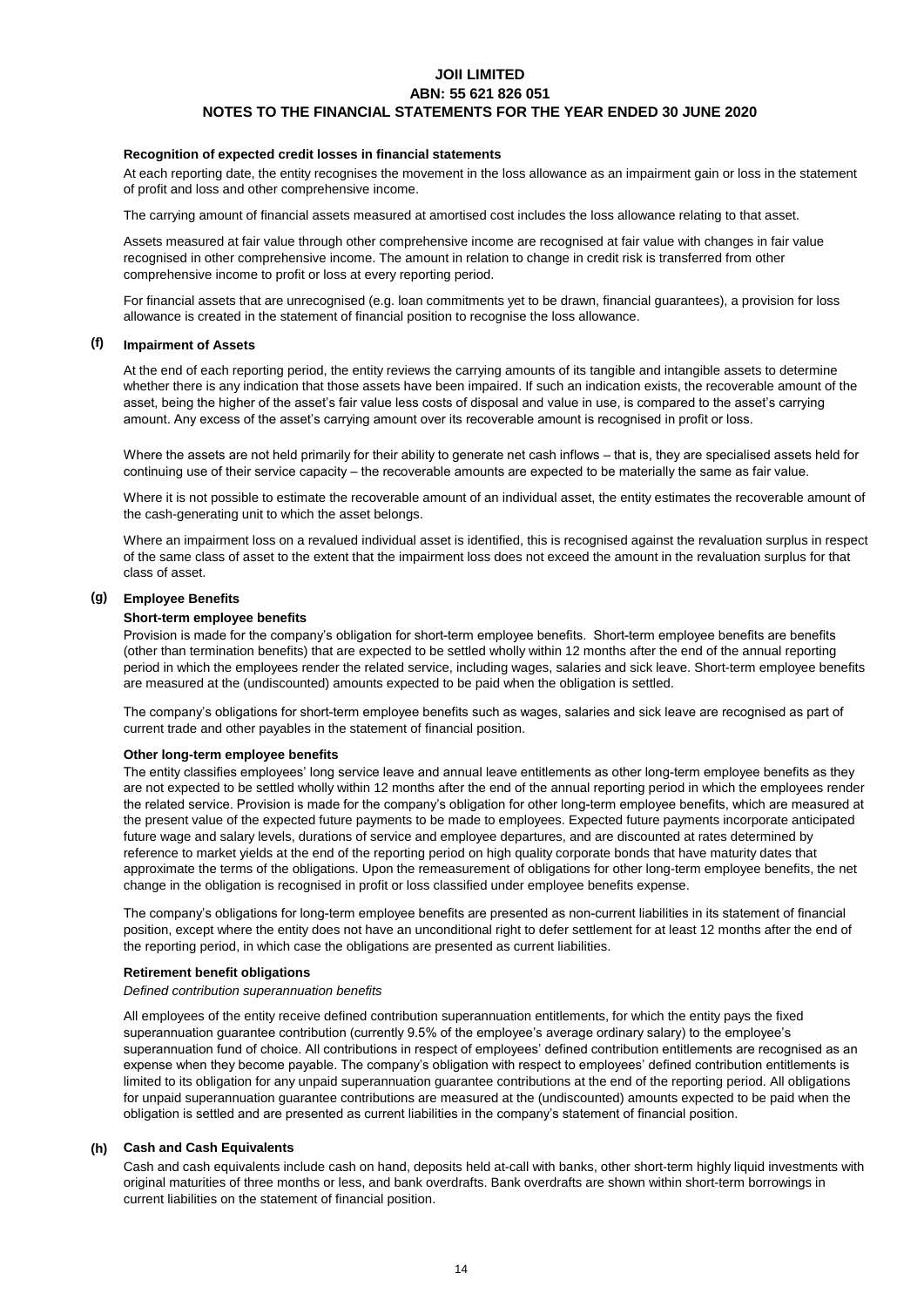### **(i) Trade and Other Debtors**

Trade and other debtors include amounts due from members as well as amounts receivable from customers for goods sold.

Receivables expected to be collected within 12 months of the end of the reporting period are classified as current assets. All other receivables are classified as non-current assets.

Accounts receivable are initially recognised at fair value and subsequently measured at amortised cost using the effective interest method, less any provision for impairment. Refer to Note 1(e) for further discussion on the determination of impairment losses.

#### **(j) Goods and Services Tax (GST)**

Revenues, expenses and assets are recognised net of the amount of GST, except where the amount of GST incurred is not recoverable from the Australian Taxation Office (ATO).

Receivables and payables are stated inclusive of the amount of GST receivable or payable. The net amount of GST recoverable from, or payable to, the ATO is included with other receivables or payables in the statement of financial position.

Cash flows are presented on a gross basis. The GST components of cash flows arising from investing or financing activities which are recoverable from, or payable to, the ATO are presented as operating cash flows included in receipts from customers or payments to suppliers.

## **(k) Income Tax**

No provision for income tax has been raised as the entity is exempt from income tax under Div 50 of the *Income Tax Assessment Act 1997* .

# **(l) Intangible Assets**

### **Software**

Software is initially recognised at cost. Where software is acquired at no cost, or for a nominal cost, the cost is its fair value as at the date of acquisition. It has a finite life and is carried at cost less any accumulated amortisation and impairment losses. Software has an estimated useful life of between 2 and 5 years. It is assessed annually for impairment.

## **(m) Provisions**

Provisions are recognised when the entity has a legal or constructive obligation, as a result of past events, for which it is probable that an outflow of economic benefits will result and that outflow can be reliably measured. Provisions recognised represent the best estimate of the amounts required to settle the obligation at the end of reporting period.

#### **(n) Comparative Figures**

When required by Accounting Standards comparative figures have been adjusted to conform to changes in presentation for the current financial year.

#### **(o) Critical Accounting Estimates and Judgements**

The directors evaluate estimates and judgements incorporated into the financial statements based on historical knowledge and best available current information. Estimates assume a reasonable expectation of future events and are based on current trends and economic data, obtained both externally and within the company.

#### **Key estimates**

#### *(i) Useful lives of property, plant and equipment*

As described in Note 1, the Entity reviews the estimated useful lives of property, plant and equipment at the end of each annual reporting period.

#### **Key judgements**

## *(i) Performance obligations under AASB 15*

To identify a performance obligation under AASB 15, the promise must be sufficiently specific to be able to determine when the obligation is satisfied. Management exercises judgement to determine whether the promise is sufficiently specific by taking into account any conditions specified in the arrangement, explicit or implicit, regarding the promised goods or services. In making this assessment, management includes the nature/ type, cost/ value, quantity and the period of transfer related to the goods or services promised.

#### *(ii) Lease term and Option to Extend under AASB 16*

The lease term is defined as the non-cancellable period of a lease together with both periods covered by an option to extend the lease if the lessee is reasonably certain to exercise that option; and also periods covered by an option to terminate the lease if the lessee is reasonably certain not to exercise that option. The options that are reasonably going to be exercised is a key management judgement that the entity will make. The entity determines the likeliness to exercise the options on a lease-by-lease basis looking at various factors such as which assets are strategic and which are key to future strategy of the entity.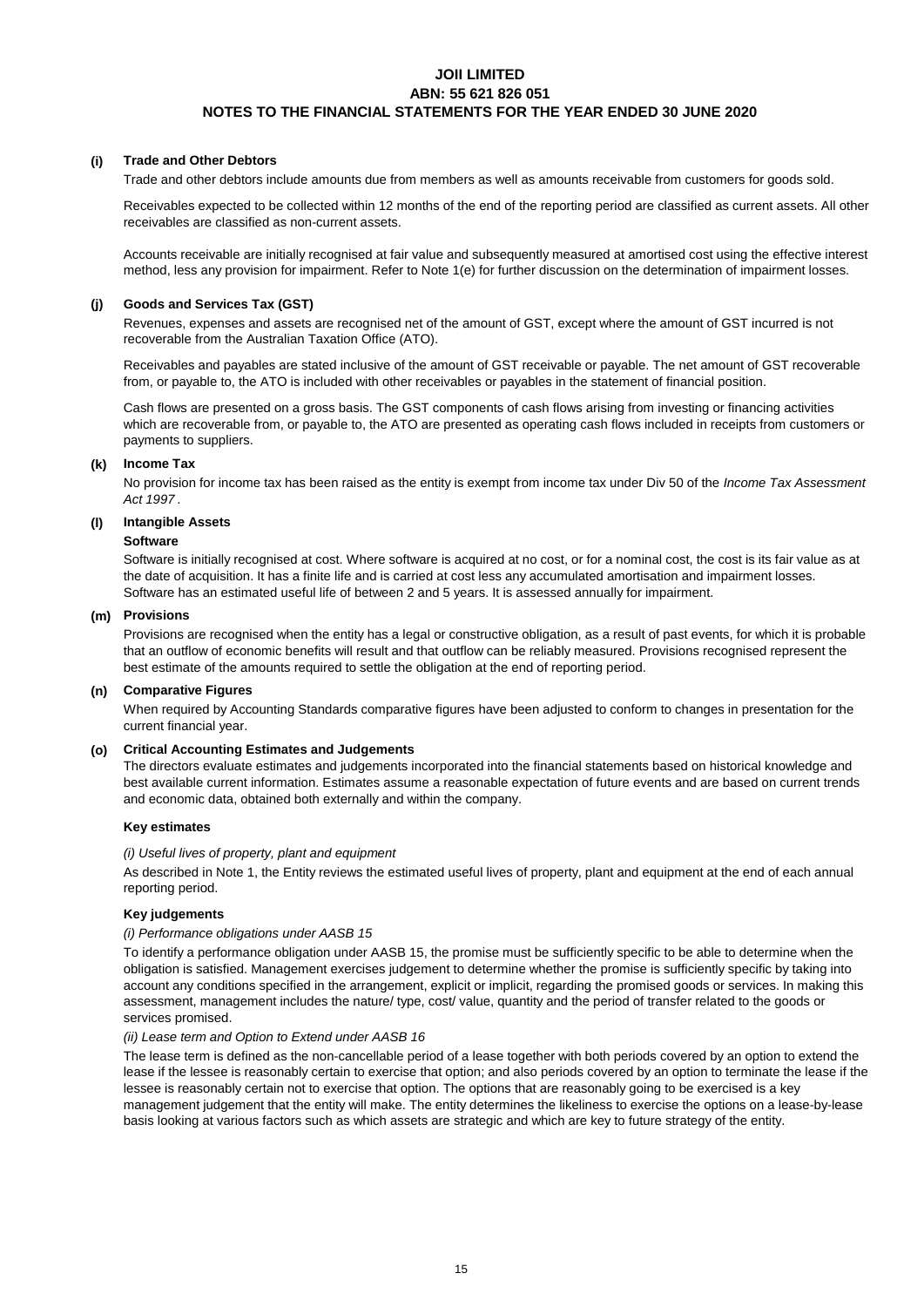#### *(iii) Employee benefits*

For the purpose of measurement, AASB 119: *Employee Benefits* defines obligations for short-term employee benefits as obligations expected to be settled wholly before 12 months after the end of the annual reporting period in which the employees render the related service. As the entity expects that most employees will not use all of their annual leave entitlements in the same year in which they are earned or during the 12-month period that follows (despite an informal internal policy that requires annual leave to be used within 18 months), the directors believe that obligations for annual leave entitlements satisfy the definition of other long-term employee benefits and, therefore, are required to be measured at the present value of the expected future payments to be made to employees.

#### **(p) Economic Dependence**

The Entity is not economically dependent on any other entity

#### **(q) Fair Value of Assets and Liabilities**

The entity measures some of its assets and liabilities at fair value on either a recurring or non-recurring basis, depending on the requirements of the applicable Accounting Standard.

"Fair value" is the price the entity would receive to sell an asset or would have to pay to transfer a liability in an orderly (i.e. unforced) transaction between independent, knowledgeable and willing market participants at the measurement date.

As fair value is a market-based measure, the closest equivalent observable market pricing information is used to determine fair value. Adjustments to market values may be made having regard to the characteristics of the specific asset or liability. The fair values of assets and liabilities that are not traded in an active market are determined using one or more valuation techniques. These valuation techniques maximise, to the extent possible, the use of observable market data.

To the extent possible, market information is extracted from the principal market for the asset or liability (i.e. the market with the greatest volume and level of activity for the asset or liability). In the absence of such a market, market information is extracted from the most advantageous market available to the entity at the end of the reporting period (i.e. the market that maximises the receipts from the sale of the asset or minimises the payments made to transfer the liability, after taking into account transaction costs and transport costs).

For non-financial assets, the fair value measurement also takes into account a market participant's ability to use the asset in its highest and best use or to sell it to another market participant that would use the asset in its highest and best use.

The fair value of liabilities and the entity's own equity instruments (if any) may be valued, where there is no observable market price in relation to the transfer of such financial instrument, by reference to observable market information where such instruments are held as assets. Where this information is not available, other valuation techniques are adopted and where significant, are detailed in the respective note to the financial statements.

# **(r) New and Amended Accounting Standards Adopted by the Company**

#### **Initial application of AASB 15 and AASB 1058**

The Entity has applied AASB 15: *Revenue from Contracts with Customers* and AASB 1058: *Income of Not-for-Profit Entities*  using the cumulative effective method of initially applying AASB 15 and AASB 1058 as an adjustment to the opening balance of equity at 1 July 2019. Therefore, the comparative information has not been restated and continues to be presented under AASB 118: *Revenue* and AASB 1004: *Contributions* .

The Entity has elected to apply AASB 1058 retrospectively only to contracts that are not completed contracts at the date of initial application. The adjustment to opening retained surplus on 1 July 2019 was an increase of \$0 with a corresponding decrease in contract liabilities. A classification change occurred which resulted in the deferred income now being classified as contract liability in line with wording used in AASB 15.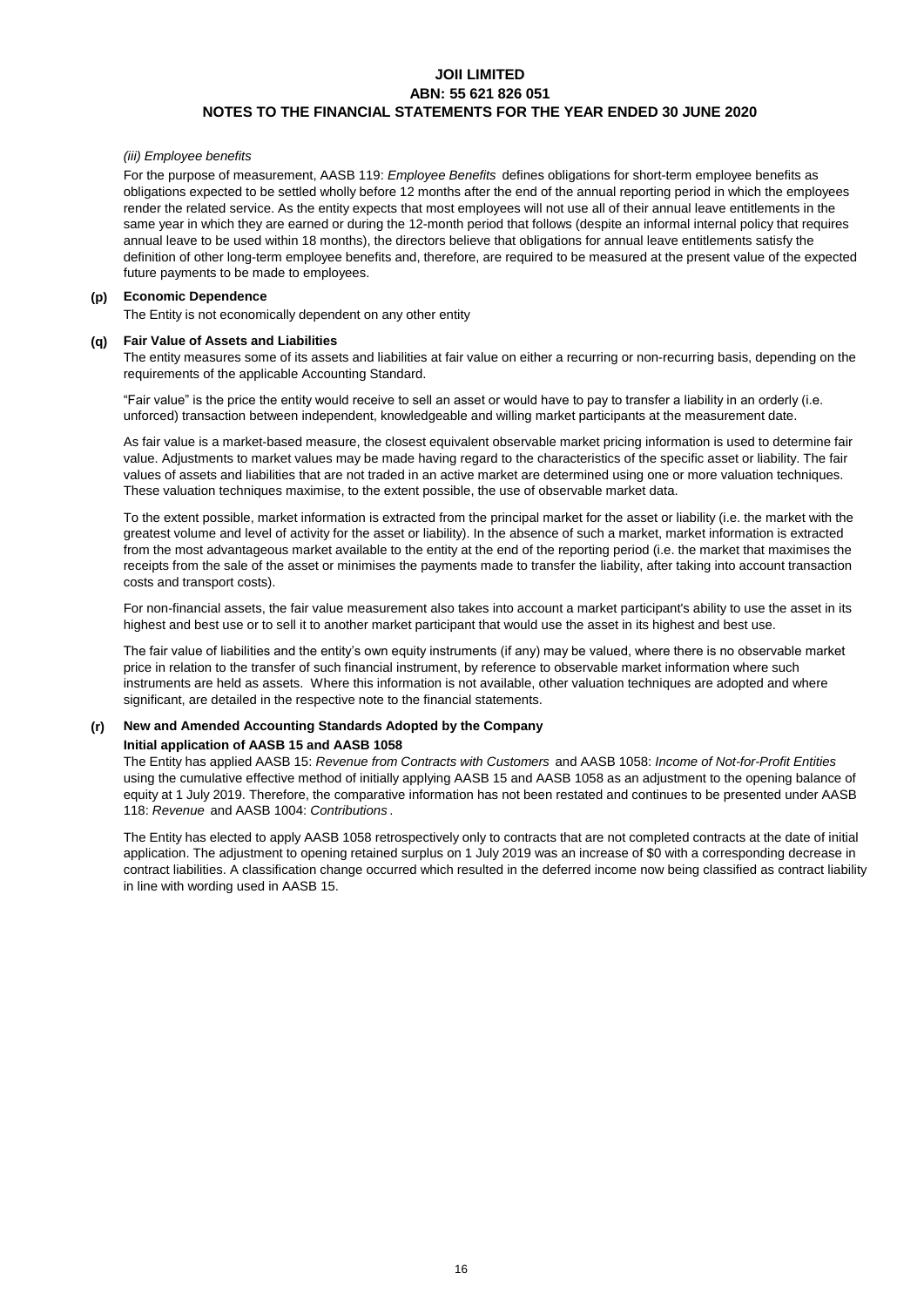#### **Note 2 Revenue and Other Income**

|                                                    | 2020                     | 2019                  |
|----------------------------------------------------|--------------------------|-----------------------|
| Revenue                                            | \$                       | \$                    |
| Other revenue                                      |                          |                       |
| Service revenue                                    | 24,111,112               | 33,908,370            |
| Construction revenue<br>Donations and grants       | 21,190,209               | 10,262,072<br>183,141 |
| Cleaning revenue                                   |                          | 144,894               |
| Land sales                                         |                          |                       |
| <b>Total revenue</b>                               | 45,301,321               | 44,498,477            |
| Other revenue                                      |                          |                       |
| Dividends received                                 |                          |                       |
| Interest received on investments in government and |                          |                       |
| fixed interest securities                          | 129,187                  | 13,506                |
|                                                    | 129,187                  | 13,506                |
| <b>Total revenue</b>                               | 45,430,509               | 44,511,983            |
| Other income                                       |                          |                       |
| Interest received on investments in government and |                          |                       |
| fixed interest securities                          | 129,187                  | 13,506                |
| Gain on disposal of property, plant and equipment  | (60, 729)                | 57,021                |
| Other Income                                       | 979,160                  | 180,905               |
| Settlement of litigation                           |                          | 117,589               |
| Workcover recoveries                               |                          | 17,667                |
| Jobkeeper subsidy                                  | 2,400,000                |                       |
| <b>Total other income</b>                          | 3,318,431                | 373,182               |
| Total revenue and other income                     | 48,748,940               | 44,885,165            |
|                                                    |                          |                       |
| Note 3<br>Surplus for the year                     |                          |                       |
|                                                    | 2020                     | 2019                  |
|                                                    | \$                       | \$                    |
| <b>Expenses</b><br>a.                              |                          |                       |
| Employee benefits expense:                         |                          |                       |
| - Employee costs                                   | 28,592,734               | 31,032,800            |
| Total employee benefits expense                    | 28,592,734               | 31,032,800            |
| Depreciation and amortisation:                     |                          |                       |
| - motor vehicles                                   | 249,341                  | 172,604               |
| plant and equipment                                | 148,494                  | 72,917                |
| — software                                         | 18,914                   | 2,848                 |
| Total depreciation and amortisation                | 416,748                  | 248,369               |
| Finance costs:                                     |                          |                       |
| interest expense                                   | 258,116                  | 247,721               |
| impairment losses on financial assets              | 4,873,149                |                       |
|                                                    |                          |                       |
| Rental expense on operating leases:                |                          |                       |
| - minimum lease payments                           | 176,112                  | 55,535                |
|                                                    | $\overline{\phantom{a}}$ |                       |
| Audit fees:                                        |                          |                       |
| - audit services                                   | 19,500                   | 15,255                |
| other services<br>Total audit remuneration         | 11,500<br>31,000         | 9,500<br>24,755       |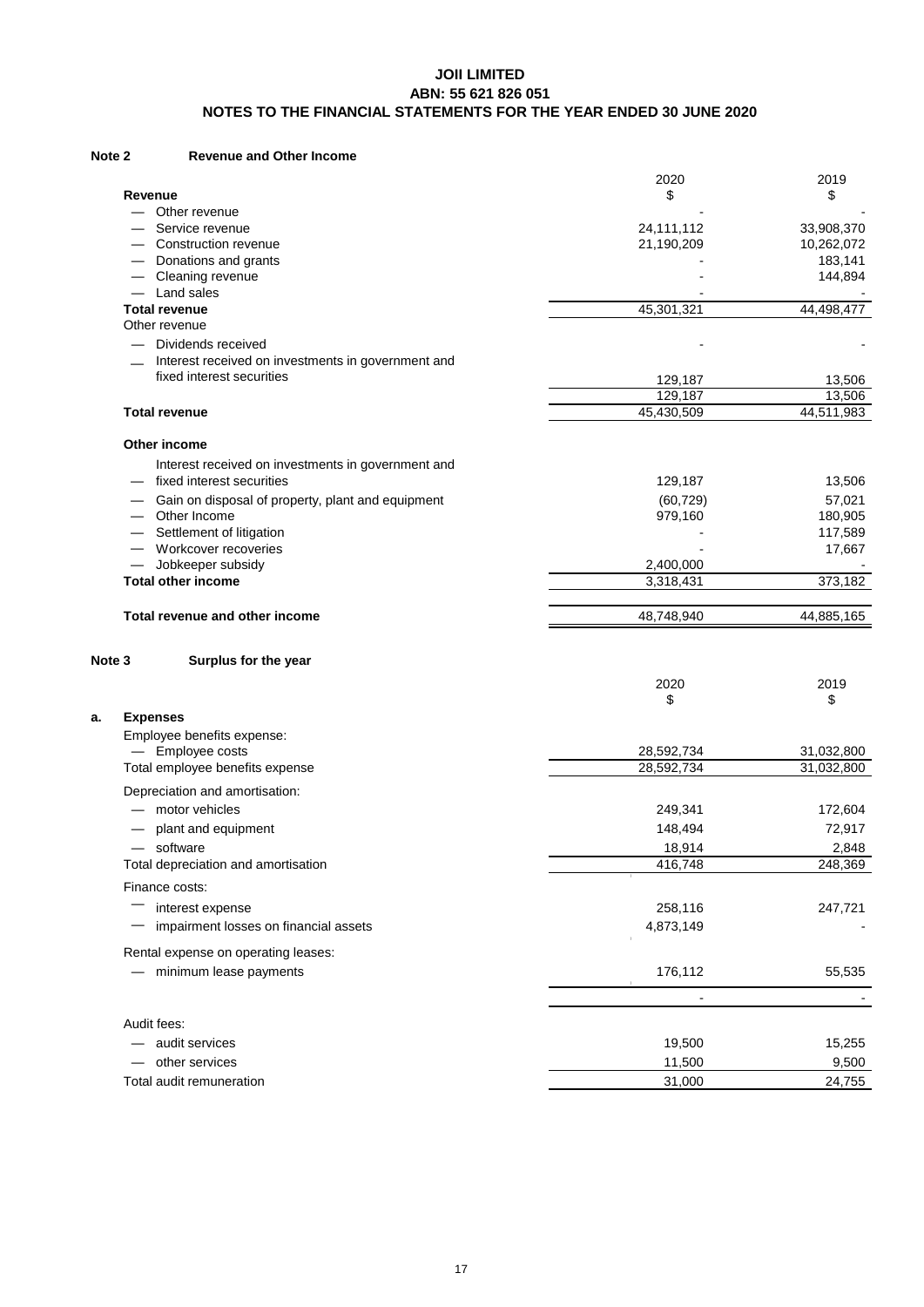#### **Cash and Cash Equivalents Note 4**

|                                                |                                                                                                                                           |             | 2020<br>\$          | 2019<br>\$             |
|------------------------------------------------|-------------------------------------------------------------------------------------------------------------------------------------------|-------------|---------------------|------------------------|
| <b>CURRENT</b><br>Cash at bank<br>Cash on hand |                                                                                                                                           |             | 806,983<br>1,665    | 888,982<br>265         |
|                                                |                                                                                                                                           |             | 808,648             | 889,247                |
| Note 5                                         | <b>Trade and Other Receivables</b>                                                                                                        |             |                     |                        |
|                                                |                                                                                                                                           | <b>Note</b> | 2020<br>\$          | 2019<br>\$             |
| <b>CURRENT</b><br>Trade receivables            |                                                                                                                                           |             | 3,259,886           | 2,365,068              |
|                                                | The entity's normal credit term is 30 days.                                                                                               |             |                     |                        |
| Note 6                                         | <b>Inventories</b>                                                                                                                        |             |                     |                        |
| <b>CURRENT</b>                                 |                                                                                                                                           |             | 2020<br>\$          | 2019<br>\$             |
| At cost:<br>Inventory                          |                                                                                                                                           |             | 2,734,522           | 1,071,069              |
|                                                |                                                                                                                                           |             | 2,734,522           | 1,071,069              |
| Note 7                                         | <b>Other Assets</b>                                                                                                                       |             |                     |                        |
|                                                |                                                                                                                                           |             | 2020                | 2019                   |
|                                                |                                                                                                                                           |             | \$                  | \$                     |
| Accrued Income                                 |                                                                                                                                           |             | 1,427,497           | 1,141,218              |
| Prepayments<br>Other assets                    |                                                                                                                                           |             | 1,071,117<br>29,864 | 194,526<br>27,185      |
| <b>Rental Bond</b>                             |                                                                                                                                           |             |                     | 6,920                  |
| Note 8                                         | <b>Financial Assets</b>                                                                                                                   |             |                     |                        |
|                                                |                                                                                                                                           |             | 2020                | 2019                   |
| <b>CURRENT</b>                                 |                                                                                                                                           | <b>Note</b> | \$                  | \$                     |
| profit or loss                                 | Financial assets mandatorily measured at fair value through                                                                               |             |                     |                        |
| Total current assets                           |                                                                                                                                           |             | $\overline{a}$      |                        |
| NON-CURRENT                                    |                                                                                                                                           |             |                     |                        |
|                                                | Investments in equity instruments designated as at fair value<br>through other comprehensive income<br>Financial assets at amortised cost |             | 1,938,242           | 5,158,930              |
| Total non-current assets                       |                                                                                                                                           |             | 1,938,242           | 5,158,930              |
|                                                |                                                                                                                                           |             | 2020<br>\$          | 2019<br>\$             |
| b.                                             | Investments in equity instruments designated as at fair                                                                                   |             |                     |                        |
|                                                | value through other comprehensive income                                                                                                  |             |                     |                        |
|                                                | Unlisted investments at fair value<br>Unlisted investments at cost:<br>- shares in associates                                             |             | 1,938,242           | 3,300,307<br>1,858,623 |
|                                                |                                                                                                                                           |             |                     |                        |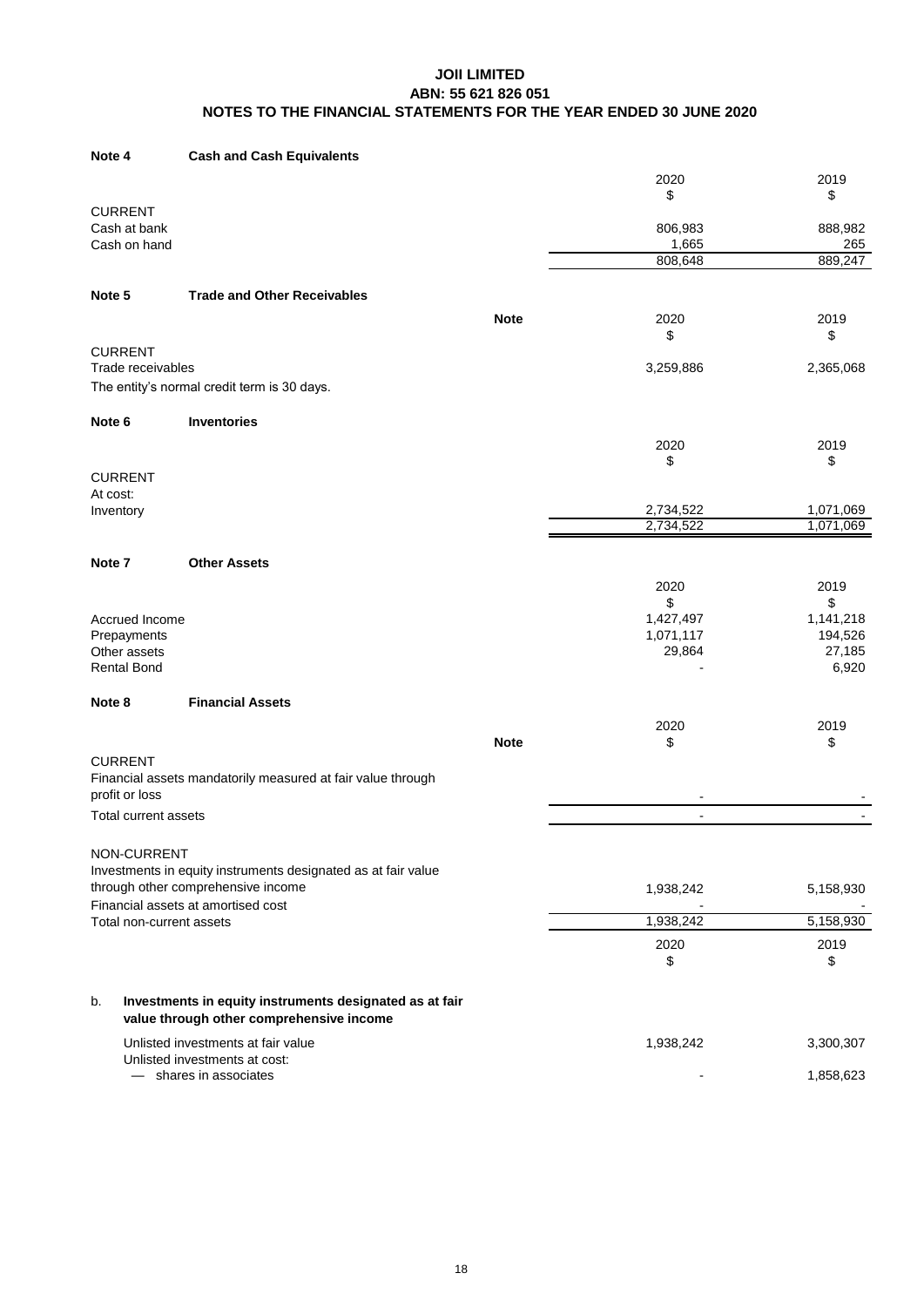#### **Note 9 Property, Plant and Equipment**

|                                     | 2020<br>\$               | 2019<br>\$ |
|-------------------------------------|--------------------------|------------|
| <b>PLANT AND EQUIPMENT</b>          |                          |            |
| Plant and equipment                 | 598,135                  | 418,039    |
| (Accumulated depreciation P&E)      | (206, 555)               | (78, 176)  |
| Motor vehicles                      | 1,304,811                | 1,166,827  |
| (Accumulated depreciation MV)       | (428, 151)               | (177, 401) |
|                                     | 1,268,240                | 1,329,289  |
|                                     | $\overline{\phantom{0}}$ |            |
| Total plant and equipment           | 1.268.240                | 1,329,289  |
| Total property, plant and equipment | 1,268,240                | 1,329,289  |

### **Movements in Carrying Amounts**

Movement in the carrying amounts for each class of property, plant and equipment between the beginning and the end of the current financial year:

|                                        | <b>Land and</b><br><b>Buildings</b><br>æ | <b>Motor</b><br><b>Vehicles</b><br>\$ | <b>Plant and</b><br><b>Equipment</b><br>C | Total<br>\$ |
|----------------------------------------|------------------------------------------|---------------------------------------|-------------------------------------------|-------------|
| 2019                                   |                                          |                                       |                                           |             |
| Balance at the beginning of the year   |                                          | 183,565                               | 27,578                                    | 211,143     |
| Additions at cost                      |                                          | 1,086,804                             | 385,201                                   | 1,472,005   |
| Additions at fair value                |                                          |                                       |                                           |             |
| <b>Disposals</b>                       |                                          | (108, 339)                            |                                           | (108, 339)  |
| <b>Revaluations</b>                    |                                          |                                       |                                           |             |
| Depreciation expense                   |                                          | (172, 604)                            | (72, 916)                                 | (245, 520)  |
| Impairment losses                      |                                          |                                       |                                           |             |
| Reversals of impairment losses         |                                          |                                       |                                           |             |
| Carrying amount at the end of the year |                                          | 989,426                               | 339,863                                   | 1,329,289   |
| 2020                                   |                                          |                                       |                                           |             |
| Balance at the beginning of the year   |                                          | 989,426                               | 339,863                                   | 1,329,289   |
| Additions at cost                      |                                          |                                       | 356,535                                   | 356,535     |
| Additions at fair value                |                                          |                                       |                                           |             |
| <b>Disposals</b>                       |                                          | (18, 434)                             | (1,315)                                   | (19, 749)   |
| <b>Revaluations</b>                    |                                          |                                       |                                           |             |
| Depreciation expense                   |                                          | (249, 341)                            | (148, 494)                                | (397, 834)  |
| Reclassification                       |                                          | 155,011                               | (155, 011)                                |             |
| Reversals of impairment losses         |                                          |                                       |                                           |             |
| Carrying amount at the end of the year |                                          | 876,661                               | 391,579                                   | 1,268,240   |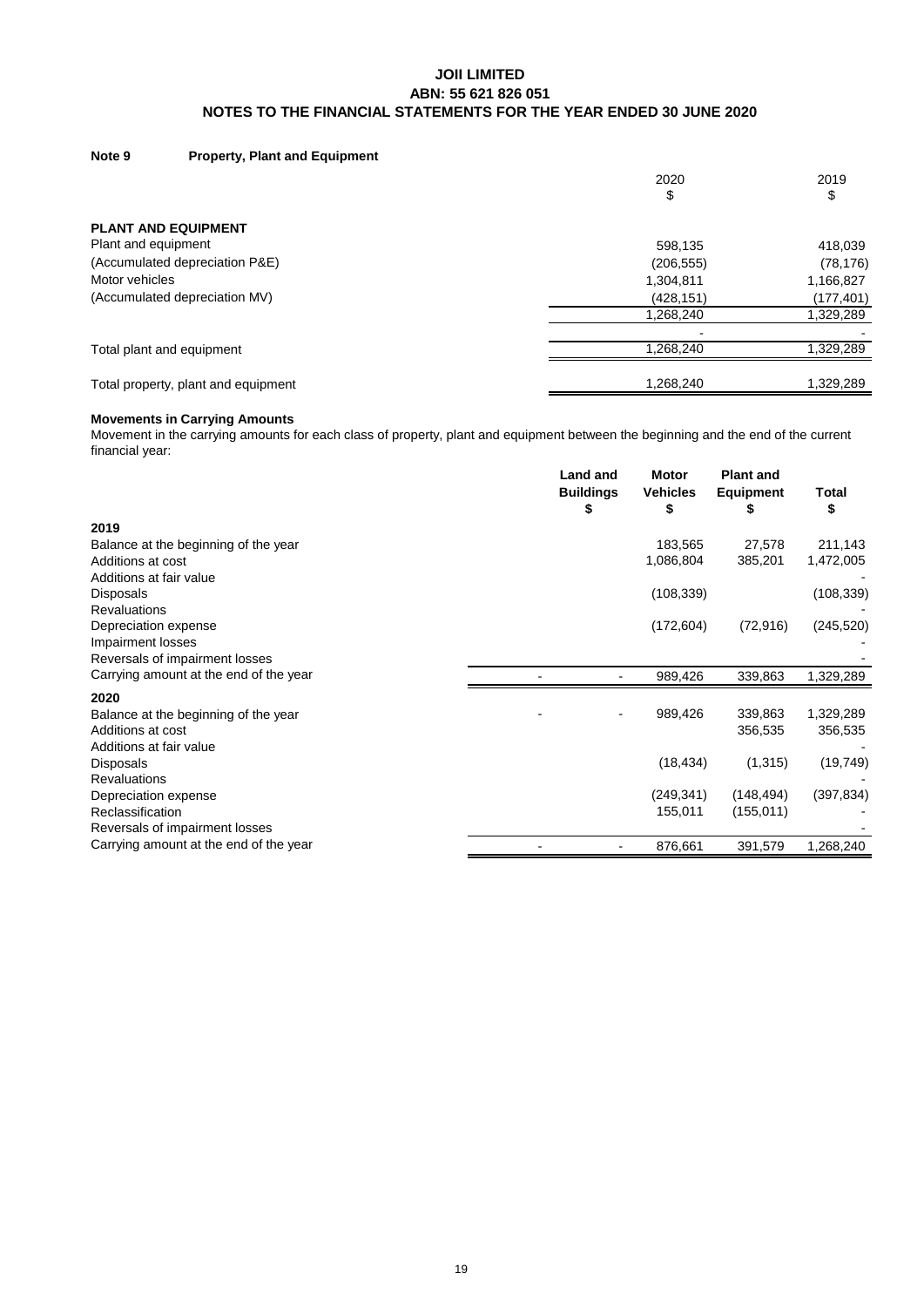#### **Note 10 Intangible Assets**

|                                      | 2020      | 2019    |
|--------------------------------------|-----------|---------|
|                                      | \$        | \$      |
| Computer software - at cost          | 62,350    | 61,125  |
| Accumulated amortisation             | (21, 762) | (2,848) |
| Accumulated impairment               |           |         |
| Trademark                            | 71,550    | 1,550   |
| Net carrying amount                  | 112,138   | 59,827  |
| <b>Movements in Carrying Amount</b>  | Computer  |         |
|                                      | software  |         |
|                                      | \$        |         |
| 2019                                 |           |         |
| Balance at the beginning of the year | 61,125    |         |
| <b>Additions</b>                     |           |         |
| Disposals                            |           |         |
| Amortisation charge                  | (2,848)   |         |
| Impairment losses                    |           |         |
|                                      | 58,277    |         |
| 2020                                 |           |         |
| Balance at the beginning of the year | 59,827    |         |
| <b>Additions</b>                     |           |         |
| Disposals                            | (10, 325) |         |
| Amortisation charge                  | (18, 914) |         |
| Impairment losses                    |           |         |
|                                      | 30,588    |         |
|                                      |           |         |

# **Note 11 Right-of-use assets**

The entity only has short term rental. AASB 16 does not apply.

#### **Trade and Other Payables Note 12**

|                                                            |             | 2020       | 2019      |
|------------------------------------------------------------|-------------|------------|-----------|
|                                                            | <b>Note</b> | \$         | \$        |
| <b>CURRENT</b>                                             |             |            |           |
| Trade payables                                             |             | 1,070,908  | 937,930   |
| Accrued expenses                                           |             | 785,464    | 656,681   |
| <b>BAS Payable</b>                                         |             | 706,774    | 693,978   |
|                                                            | 12a         | 2,563,147  | 2,288,590 |
|                                                            |             |            |           |
|                                                            |             | 2020       | 2019      |
|                                                            |             | \$         | \$        |
| Financial liabilities at amortised cost classified as<br>a |             |            |           |
| accounts payable and other payables                        |             |            |           |
| Accounts payable and other payables:                       |             |            |           |
| Total current                                              |             | 2,563,147  | 2,288,590 |
| Total non-current                                          |             |            |           |
|                                                            |             | 2,563,147  | 2,288,590 |
| Less deferred income                                       |             |            |           |
| Less other payables (net amount of GST payable)            |             | (706, 774) | (693,978) |
| Financial liabilities as trade and other payables          |             | 1,856,373  | 1,594,612 |
|                                                            |             |            |           |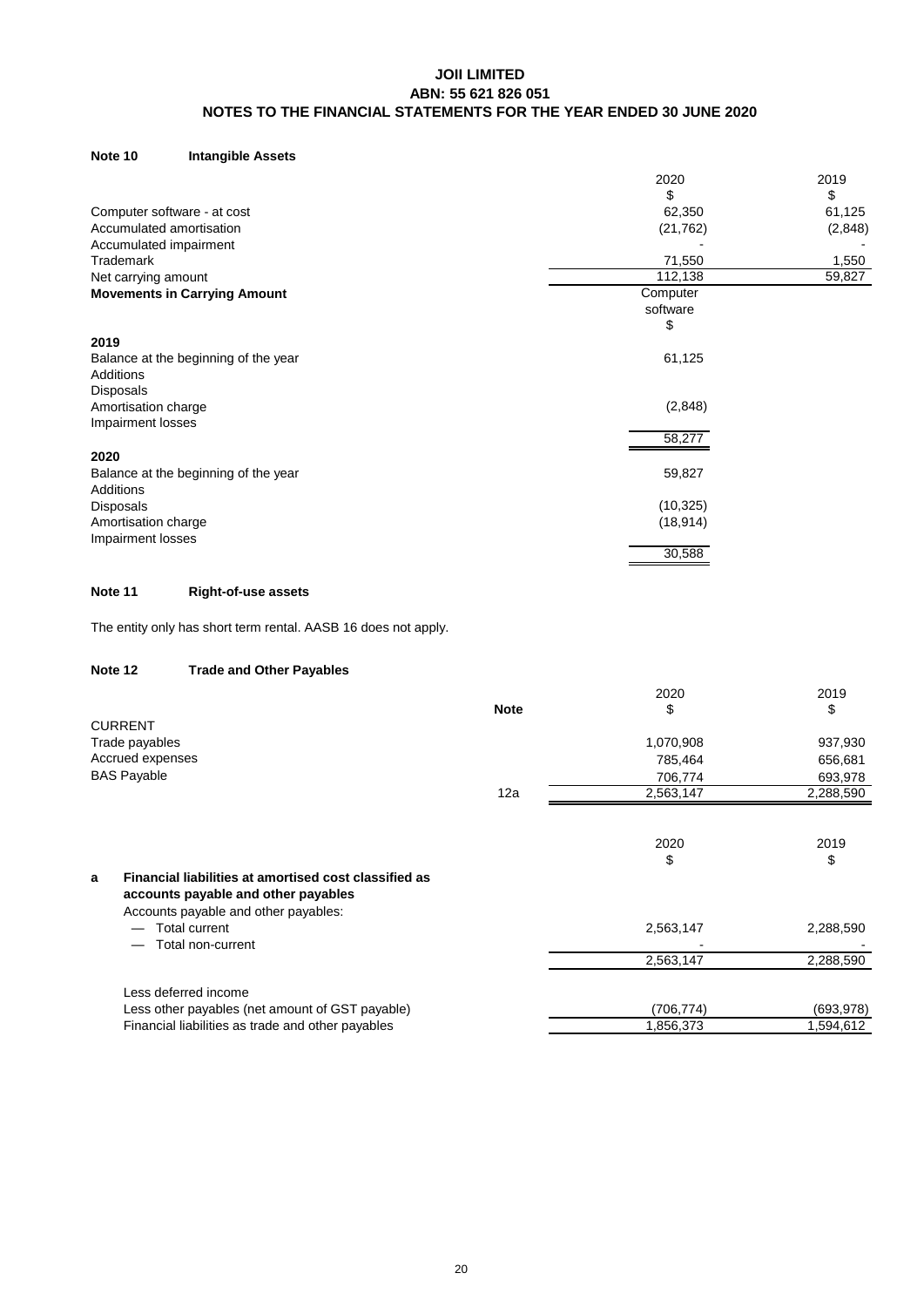#### **Note 13 Provisions**

|                                   | 2020      | 2019      |
|-----------------------------------|-----------|-----------|
| <b>CURRENT</b>                    |           |           |
| <b>PAYG</b>                       | 521,061   | 1,293,029 |
| Superannuation                    | 137,536   | 154,602   |
| Current employee entitlements     | 1,482,608 | 1,102,759 |
|                                   | 2,141,205 | 2,550,390 |
| NON-CURRENT                       |           |           |
| Non-Current employee entitlements | 951,701   | 226,100   |
|                                   | 951.701   | 226,100   |
|                                   | 3,092,906 | 2,776,489 |

#### **Provision for employee benefits**

Provision for employee benefits represents amounts accrued for annual leave and long service leave.

The current portion for this provision includes the total amount accrued for annual leave entitlements and the amounts accrued for long service leave entitlements that have vested due to employees having completed the required period of service. Based on past experience, the entity does not expect the full amount of annual leave or long service leave balances classified as current liabilities to be settled within the next 12 months. However, these amounts must be classified as current liabilities since the entity does not have an unconditional right to defer the settlement of these amounts in the event employees wish to use their leave entitlement.

The non-current portion for this provision includes amounts accrued for long service leave entitlements that have not yet vested in relation to those employees who have not yet completed the required period of service.

In calculating the present value of future cash flows in respect of long service leave, the probability of long service leave being taken is based upon historical data. The measurement and recognition criteria for employee benefits have been discussed in Note 1(h).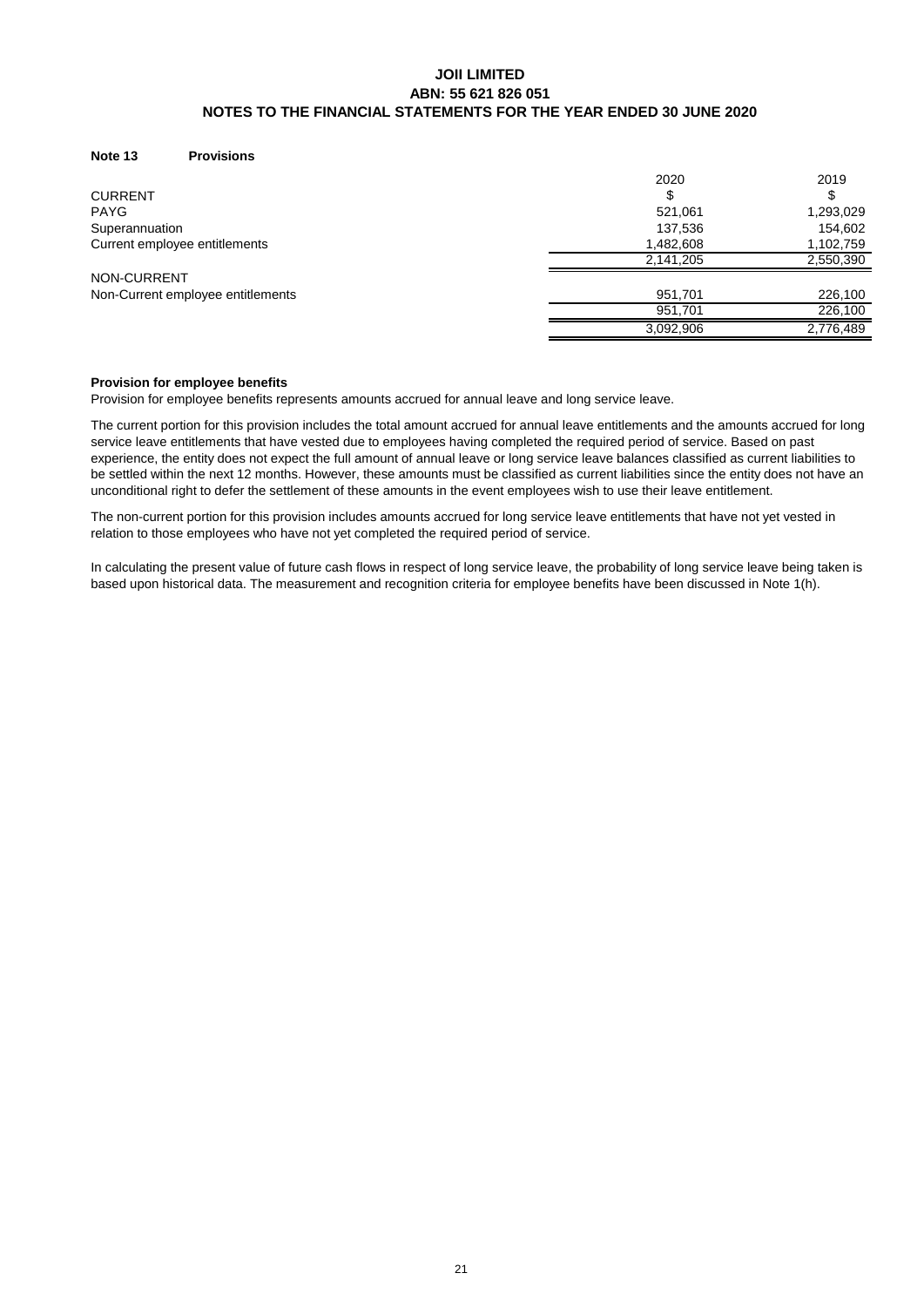#### **Capital and Leasing Commitments Note 14**

| (a) Operating Lease Commitments   | 2020    | 2019   |
|-----------------------------------|---------|--------|
| Payable – minimum lease payments: |         |        |
| $=$ not later than 12 months      | 176.112 | 55.535 |

#### **Contingent Liabilities and Contingent Assets Note 15**

There are no contingent assets or contingent liabilities

#### **Events After the Reporting Period Note 16**

During the year and after balance date and to the date of this financial report there has been substantial and continuing social and economic disruptions to society associated with the COVID19 virus and its impacts in Australia. This pandemic is unprecedented and its likely financial effects are not quantifiable.

#### **Note 17 Key Management Personnel Compensation**

#### **Key Management Personnel**

The totals of remuneration paid to KMP of the entity during the year are as follows:

| 2020      | 2019        |
|-----------|-------------|
| \$        | \$          |
|           |             |
| 602,572   | 426,000     |
| 602,572   | 426,000     |
|           |             |
|           |             |
| 2020      | 2019        |
| \$        | \$          |
|           |             |
| 175454    | 147008      |
| 175454    | 147008      |
|           |             |
| 1,739,562 | 1,020,787   |
| 2,200,757 | 3,439,447   |
| 463,656   | 2,120,863   |
| 4,403,975 | 6,581,096   |
| 4,579,429 | 6,728,104   |
|           | <b>Note</b> |

## **Note 19 Entity Details**

The principal place of business is: **Southport** The registered office of the entity is: JOII Limited U 5 8-12 Nevilles Street 35-39 Scarborough Street JOII Limited QLD 4215

Underwood QLD 4119

#### **Note 20 Members' Guarantee**

The entity is incorporated under the Corporations Act 2001 and is a company limited by guarantee. If the entity is wound up, the constitution states that each member is required to contribute a maximum of \$1 towards meeting any outstanding obligations of the entity. At 30 June 2020 the number of members was 1.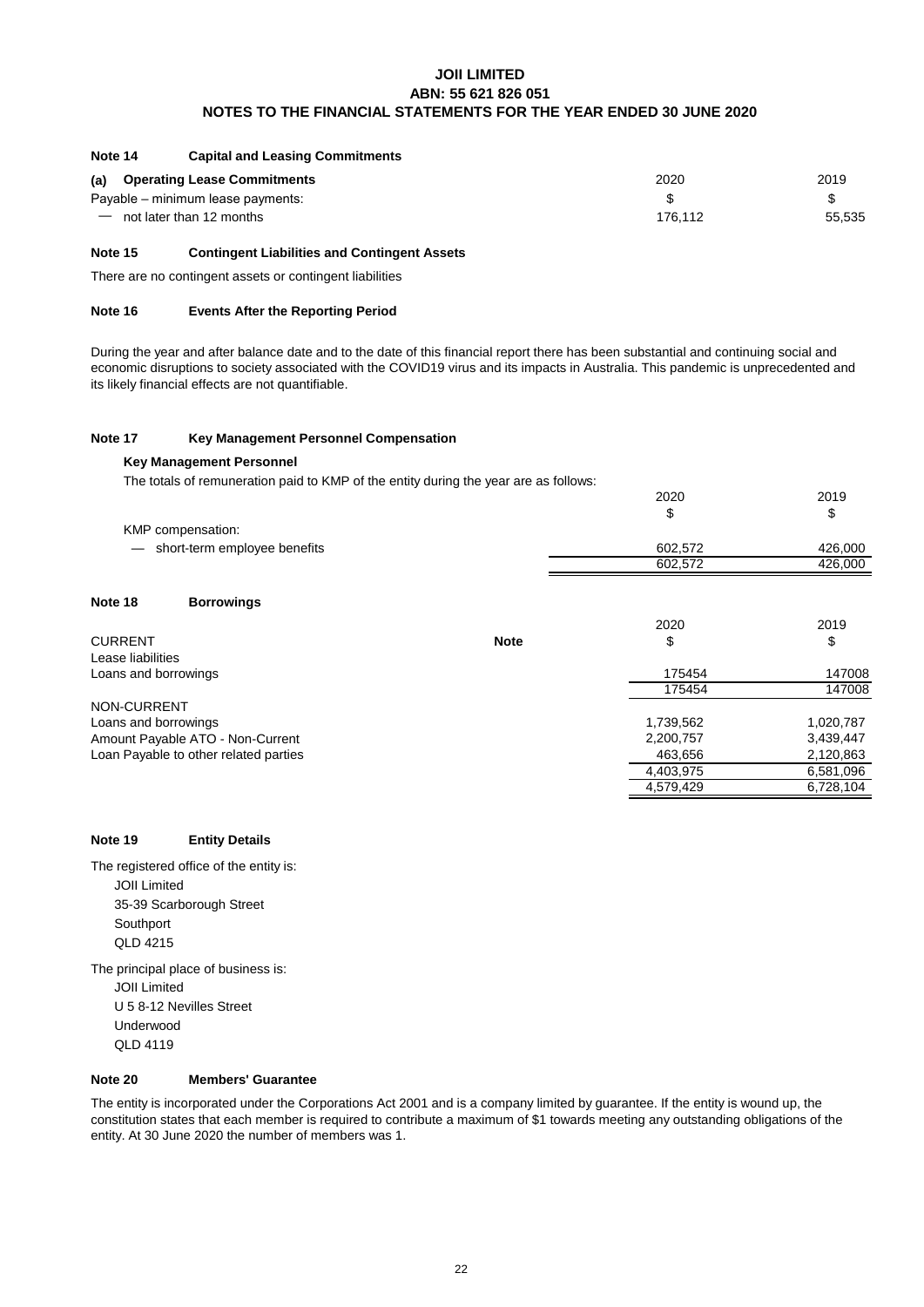# **JOII LIMITED ABN: 55 621 826 051 DIRECTORS' DECLARATION**

In accordance with a resolution of the directors of JOII Limited, the directors of the entity declare that:

- 1. The financial statements and notes, as set out on pages 4 to 22, are in accordance with the Australian Charities and Not-for-profits Commission Act 2012 and:
	- (a) comply with Australian Accounting Standards Reduced Disclosure Requirements; and
	- (b) give a true and fair view of the financial position of the registered entity as at 30 June 2020 and of its performance for the year ended on that date.
- 2. There are reasonable grounds to believe that the registered entity will be able to pay its debts as and when they become due and payable.

This declaration is signed in accordance with subs 60.15(2) of the Australian Charities and Not-for-profits Commission Regulation 2013.

Director

Dated this day of 2021

day of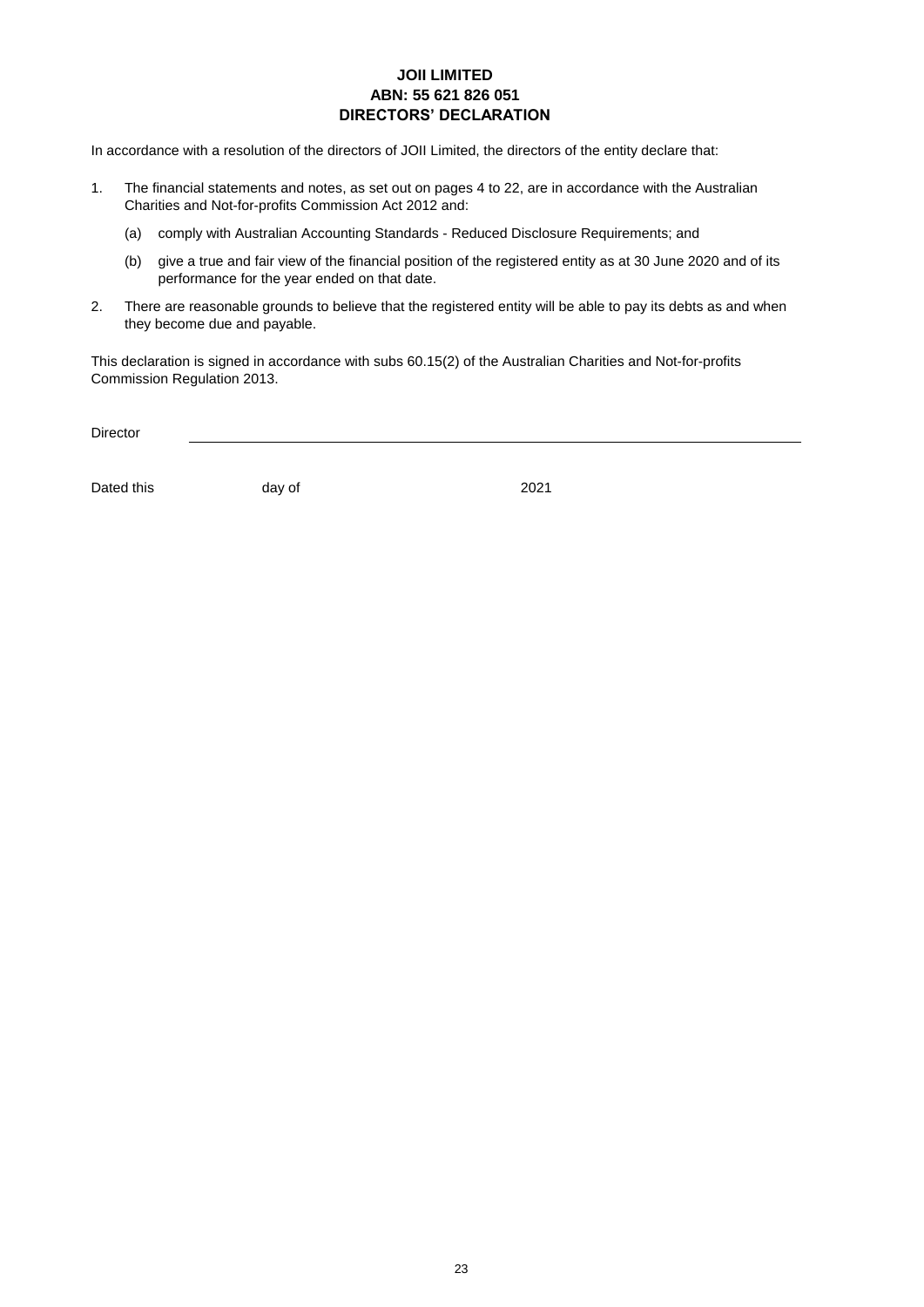# **JOII LIMITED ABN: 55 621 826 051 INDEPENDENT AUDITOR'S REPORT TO THE MEMBERS OF JOII LIMITED**

### **Opinion**

We have audited the financial report of JOII Limited (the registered entity), which comprises the statement of financial position as at 30 June 2020, the statement of profit or loss and other comprehensive income, statement of changes in equity and statement of cash flows for the year then ended and notes to the financial statements, including a summary of significant accounting policies and the directors' declaration.

In our opinion, the accompanying financial report of the registered entity is in accordance with Division 60 of the Australian Charities and Not-for-profits Commission Act 2012 (the ACNC Act), including:

- i. giving a true and fair view of the Registered Entity's financial position as at 30 June 2020 and of its financial performance for the year then ended; and
- ii. complying with Australian Accounting Standards to the extent described in Note 1 – Reduced Disclosure Requirements and Division 60 of the Australian Charities and Not-for-profits Commission Regulation 2013.

#### **Basis for Opinion**

We conducted our audit in accordance with Australian Auditing Standards. Our responsibilities under those standards are further described in the Auditor's Responsibilities for the Audit of the Financial Report section of our report. We are independent of the Registered Entity in accordance with the auditor independence requirements of the ACNC Act, the ethical requirements of the Accounting Professional and Ethical Standards Board's APES 110: Code of Ethics for Professional Accountants (the Code) that are relevant to our audit of the financial report in Australia. We have also fulfilled our other ethical responsibilities in accordance with the Code.

We believe that the audit evidence we have obtained is sufficient and appropriate to provide a basis for our opinion.

#### **Information Other than the Financial Report and Auditor's Report Thereon**

The directors are responsible for the other information. The other information comprises the information included in the registered entity's annual report for the year ended 30 June 2020, but does not include the financial report and our auditor's report thereon.

Our opinion on the financial report does not cover the other information and accordingly we do not express any form of assurance conclusion thereon.

In connection with our audit of the financial report, our responsibility is to read the other information and, in doing so, consider whether the other information is materially inconsistent with the financial report or our knowledge obtained in the audit or otherwise appears to be materially misstated.

If, based on the work we have performed, we conclude that there is a material misstatement of this other information, we are required to report that fact. We have nothing to report in this regard.

#### *Emphasis of Matter – Basis of Accounting*

We draw attention to Note 1 to the financial report, which describes the basis of accounting. The financial report has been prepared for the purpose of fulfilling the Registered Entity's financial reporting responsibilities under the Australian Charities and Not-for-profits Commission Act 2012. As a result, the financial report may not be suitable for another purpose. Our opinion is not modified in respect of this matter.

#### **Responsibilities of the Directors for the Financial Report**

The directors of the Registered Entity are responsible for the preparation of the financial report that gives a true and fair view and have determined that the basis of preparation described in Note 1 to the financial report is appropriate to meet the requirements of the Australian Charities and Not-for-profits Commission Act 2012 and is appropriate to meet the needs of the members. The directors' responsibility also includes such internal control as the directors determine is necessary to enable the preparation of a financial report that gives a true and fair view and is free from material misstatement, whether due to fraud or error.

In preparing the financial report, the directors are responsible for assessing the registered entity's ability to continue as a going concern, disclosing, as applicable, matters related to going concern and using the going concern basis of accounting unless the directors either intend to liquidate the registered entity or to cease operations, or have no realistic alternative but to do so.

### **Auditor's Responsibilities for the Audit of the Financial Report**

Our objectives are to obtain reasonable assurance about whether the financial report as a whole is free from material misstatement, whether due to fraud or error, and to issue an auditor's report that includes our opinion. Reasonable assurance is a high level of assurance, but is not a guarantee that an audit conducted in accordance with the Australian Auditing Standards will always detect a material misstatement when it exists. Misstatements can arise from fraud or error and are considered material if, individually or in the aggregate, they could reasonably be expected to influence the economic decisions of users taken on the basis of this financial report.

As part of an audit in accordance with the Australian Auditing Standards, we exercise professional judgement and maintain professional scepticism throughout the audit. We also: